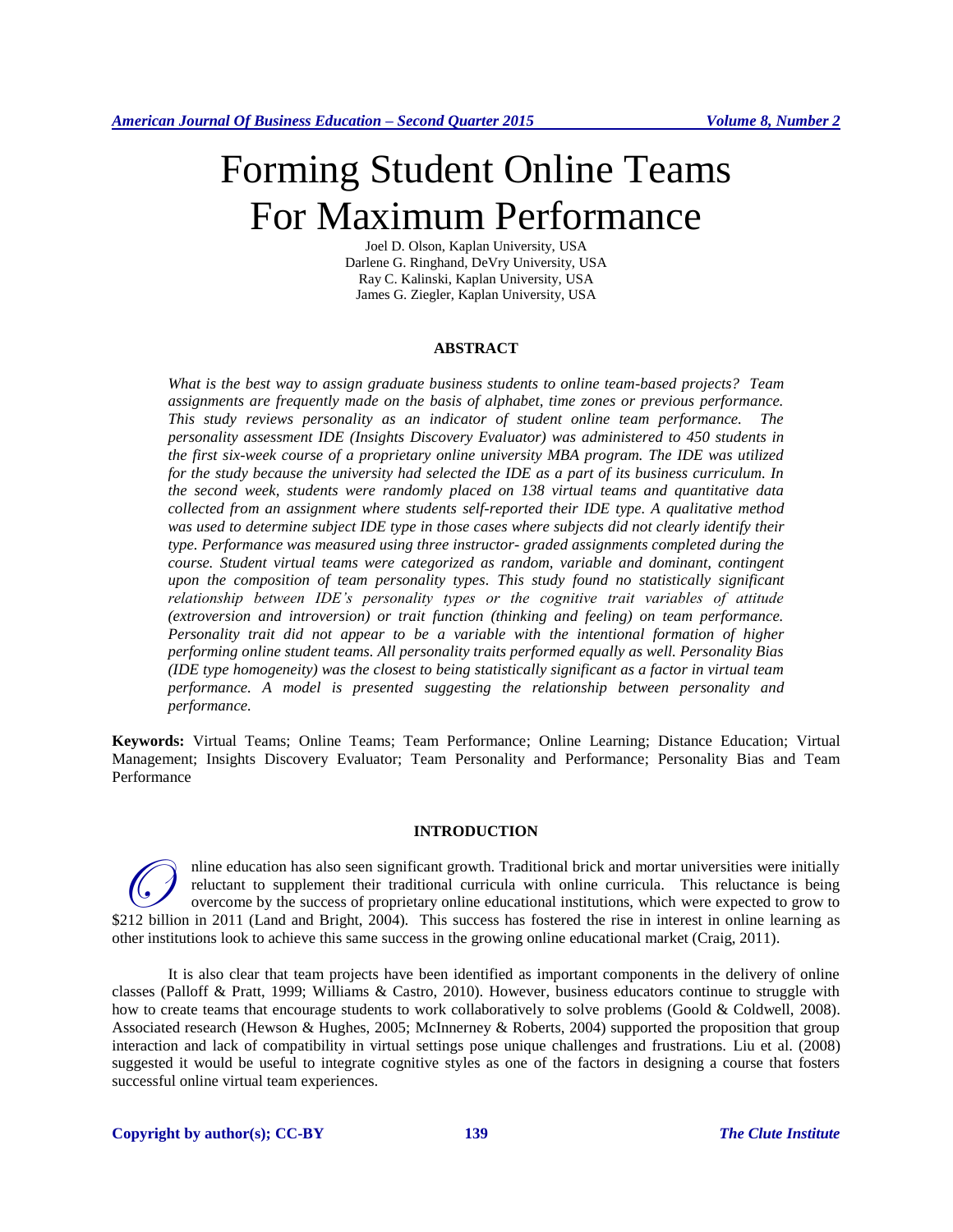There have been many studies reviewing the relationship of personality and team performance (Hewson  $\&$ Hughes, 2005; Kline & O'Grady, 2009; McInnerney & Roberts, 2004). However, their results have been inconsistent and inconclusive (Barry & Stewart, 1997; Kline, 1999; Taggar, 2000; van Viennen & De Drue, 2001; Yeatts & Hyten, 1998) resulting in a lack of consensus. Some researchers have indicated that personality is a potential predictor of team performance (Potter & Balthazard, 2002; Straus, 1996; Topi, et al., 2002; MacDonnell et al., 2009). Other research findings suggest a probable linkage between personality and team performance (Beise, et al., 2010; Chantal et al. (2010); Driskell et al., 1987; Faizuniah & Chan, 2014; Hackman, 1975; Moreland & Levine, 1992; Rutti et al., 2012), but their results are inconclusive. Current research indicates that there is a lack of research on successful team practices (Pinar et al., 2014).

There has been considerable work comparing the performance of face-to-face and virtual teams. Some researchers have found that virtual teams tend to be stronger than face-to-face teams related to group identity (Lea, Spears, & deGroot, 2001) and group norms (Spears et al., 1990). Other studies have indicated that virtual teams have no performance advantage (Strauss and McGrath, 1994). However, while there would be value in comparing the impact of personality on face-to-face and virtual teams, this study focused on the impact of personality on virtual teams.

#### **LITERATURE REVIEW**

## **Performance**

Over time, research has consistently indicated that groups fall short of reasonable performance baselines (Hill, 1982; Steiner, 1972). Steiner (1972) described this gap as process losses. Researchers have focused on identifying exceptions to the process loss phenomenon by identifying tasks and contexts where groups exceed their expected baseline. This has been approached by determining a productivity baseline based on the performance of the most capable group member, looking for the group to exceed the performance of the most capable member. Some researchers have reported group performance exceeding the most capable member baseline (Laughlin et al., 1995, 1998, 2003). Similar studies have reported group performance exceeding the performance of any one group member, or combination of group members, resulting in a desired bonus effect (Laughlin et al., 2002; Michaelsen et al., 1989; Phadnis & Caplice, 2013; Sniezek & Henry, 1989; Tindale & Sheffey, 2002). However, these effects are typically minimal (Booth, 2011; Kerr & Tindale, 2004) being related to the underestimation of a group's potential and the overestimation of the group's performance (Tindale & Larson, 1992a, 1992b).

There have been several approaches to understand group process loss. One clear source of group process loss is the failure to identify and use the resources of effective group members (Kerr & Tindale, 2004). A critical group task then becomes the ability to identify member expertise. Work has been done to determine cues for member expertise. One cue to assess member expertise is loquacity which was defined by Littlepage (Littlepage et al., 1995; Littlepage & Mueller, 1995) as the ability of groups to use reason. Littlepage (Littlepage et al., 1995; Littlepage & Mueller, 1995) also used confidence, influence and dominance as cues to assess team member potential. Collective behaviors of groups are found to impact group success (Kim et al., 2011; Drouin et al., 2010). Work conditions have also been studied as a factor in improving recognition of effective group members. Some conditions that have been studied are explicit directions to find the most capable group member (Henry, 1995), regular performance feedback (Henry et al., 1996), previous experience working together (Littlepage et al., 1997; Goodman & Shah, 1992) and larger group size (Littlepage & Silbiger, 1992). Researchers have also looked at memory as a feature related to how groups identify effective group members. Moreland (Moreland, 1999; Moreland & Argote, 2003) have defined this as a transactive memory, an awareness of member competency. Transactive memory can be built by group training where group members learn about member competencies (Liang et al., 1995).

#### **Impact Of Personality On Performance**

MacDonnell et al. (2009) reported that personality has been considered a potential indicator of team performance (Grinnell et al., 2012; Hewson & Hughes, 2005; Potter & Balthazard, 2002; Straus, 1996; Topi et al., 2002). Findings have not been consistent and even contradictory resulting in uncertainty regarding the relationship of personality and performance (Barry & Stewart, 1997; Kline, 1999; Taggar, 2000; van Viennen & De Drue, 2001;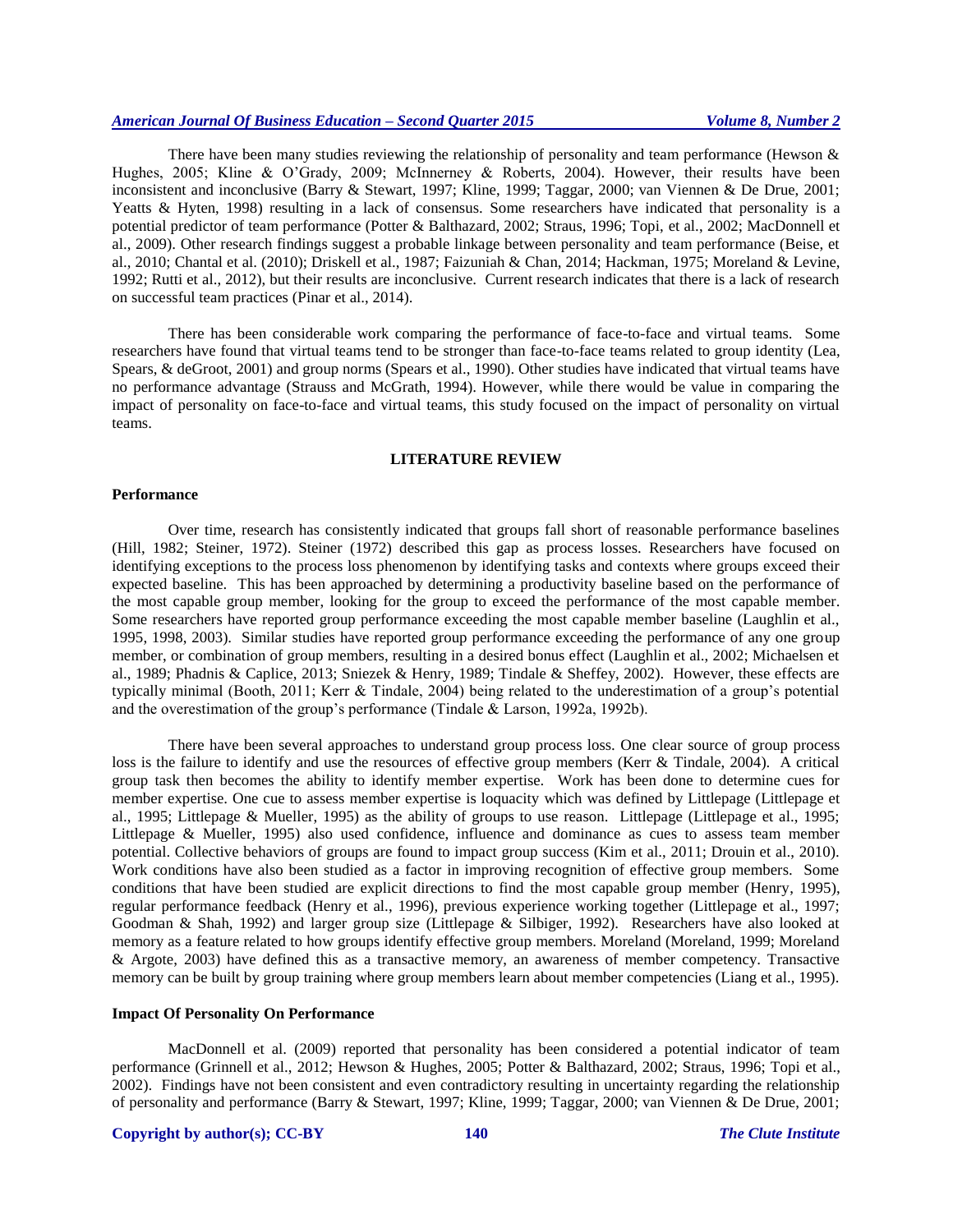Yeatts & Hyten, 1998). Researchers have agreed that there is a likely connection between personality and team effectiveness (Driskell et al., 1987; Hackman, 1975; Jenster, 2010; Moreland & Levine, 1992). O'Neil & Kline (2008) reported a relationship between personality and team performance (Barrick et al., 1998; Brandstatter & Farhofer, 1997; de Jong et al., 1999; Driskell et al., 1987). Personality traits have been associated with specific work behavior as a means of predicting team outcomes (McGrath, 1998; Honts et al., 2012; Hough & Oswald, 2000).

Previous studies have operationalized team personality composition in terms of two characteristics: elevation and variation (Barrick et al., 1998; Kichuk & Wiesner, 1998; Mohammed & Angell, 2003; Neuman & Wright, 1999; Peeters et al., 2006; Van Vianen & De Dreu, 2001). In those correlational studies, elevation is predominately defined as the averaged or summed individual scores per trait and variation as the team's variance or standard deviation score per trait (Peeters et al., 2006). They also point out that trait elevation is calculated by the averaged or summed individual scores for a trait or by the proportion of high scoring individuals on a trait. Trait variability is represented by a team's variance or standard deviation score for a certain trait.

Peeters et al. (2006) conducted a meta-analysis on the relationship between personality and team performance based on the Big Five Inventory categories of Extraversion, Agreeableness, Conscientiousness, Emotional Stability and Openness to Experience. Their findings indicated that with both elevation and variation, Extraversion was not a factor with team performance. Agreeableness did appear to be a factor indicating that higher elevations led to higher performance. However, this effect was much more pronounced with professional teams than student teams. Higher average levels of Conscientiousness contributed to better performance. Elevations with Emotional Stability and Openness to Experience were also found to not correlate with increased team performance.

Varvel et al. (2004) reported no relationship between team average MBTI data and team effectiveness, which suggested that while personality may play a role in team performance; it is not predictive. The study did indicate that individuals who knew and understood their personality type (MBTI) helped them to improve their communication, interdependence and trust. Individuals' knowledge of each other's personality strengths and preferences facilitated effective communication, which enabled the team to capitalize on individual strengths (Cannon-Bowers et al., 1995). However, the utilization of personality factors to predict virtual team performance continues to be unclear (Topi et al., 2002).

Gardner and Martino (1996) reviewed the utilization of MBTI in management research questioning the relationship of personality types to profession. Caution was suggested when linking MBTI and work behavior based upon their extensive review of empirical literature reviewing correlation between MBTI and work behavior. They suggested the empirical data did not support the utilization of MBTI in this way. Other researchers have also questioned the utility of the MBTI related to career counseling (Bjork & Druckman, 1991; Boyle, 1995). Although the MBTI is quite popular, it lacks the psychometric properties for empirically proven predictions (Pittinger, 2005)

#### **Insights Discovery Evaluator**

The IDE is based on the psychological type's theory of Dr. Carl Jung and Jolande Jacobi. Jung suggested that personality is the result of interaction of the two attitude traits (extroversion and introversion) and two function traits (thinking and feeling). Attitude traits describe an individual's orientation to the world and function traits describe an individual's mental processes (Jacques, et al., 2009). While attitude can be understood to be related to mood and be dynamic, Jung's use of attitude refers to a trait. Jung's use of the term function also refers to a trait. IDE presents this balance in terms of four colors, each a specific behavioral pattern as summarized in Figure 1 (Insights, 2014). A sample IDE Report can be reviewed at [http://hrc.co.in/wp-content/uploads/2013/06/Sample-](http://hrc.co.in/wp-content/uploads/2013/06/Sample-Insights-Discovery.pdf)[Insights-Discovery.pdf](http://hrc.co.in/wp-content/uploads/2013/06/Sample-Insights-Discovery.pdf)

The IDE is listed on the British Psychological Society Psychological Testing Centre page under Test Registration and Test Reviews [\(http://www.psychtesting.org.uk/test-registration-and-test-reviews/test-reviews.cfm?](http://www.psychtesting.org.uk/test-registration-and-test-reviews/test-reviews.cfm?%20page=summary&Test_ID=99) page=summary&Test ID=99). The IDE was presented at the  $11<sup>th</sup>$  European Congress of Psychology [\(http://www.ecp2009.no/abstractview.cfm?pMode=AbstractView&pAbstractId=11003\)](http://www.ecp2009.no/abstractview.cfm?pMode=AbstractView&pAbstractId=11003) and has wide face validity as evidenced by its utilization in 25 languages. The IDE was used by 24,224 individuals between November, 2003 and July, 2004 in the UK alone (Benton et al, 2006)

#### **Copyright by author(s); CC-BY 141** *The Clute Institute*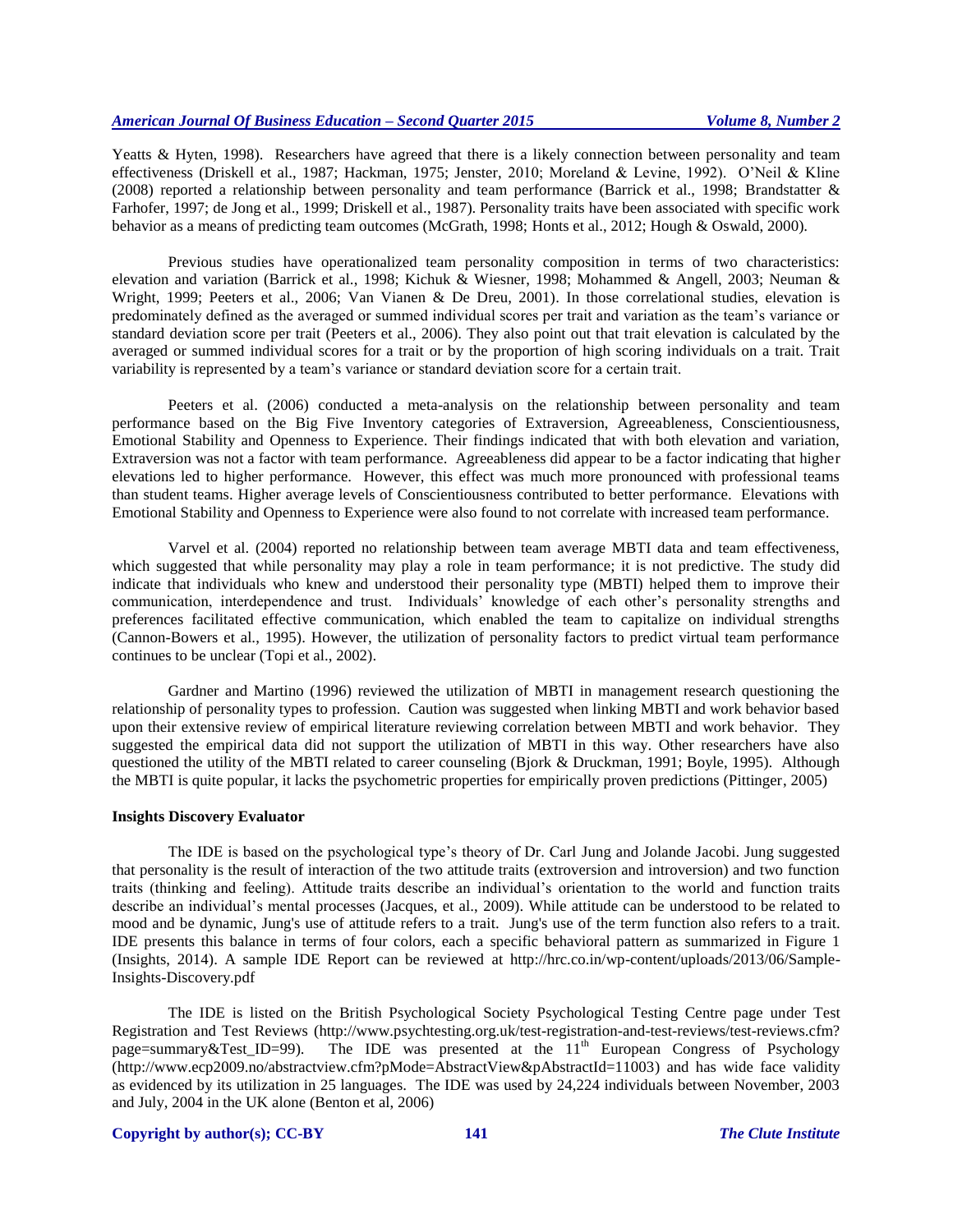The University of Westminster's Business Psychology Centre completed a validity and reliability study of the IDE. Benton, et al., (2008) found that "of the 24,224 evaluators (completed between 31/11/2003 and 31/7/2004 in the UK) for each of the four colors in the evaluator, the average 'inter-item' correlation coefficient is significantly above 0.3, providing strong evidence of the case for reliability" (p. 22).They also found that the Cronbach-Alpha coefficient was approaching 1 and that there was construct validity using factor analysis, concurrent and predictive criterion validity.

The construct validity has been demonstrated through factor analysis and there is good predictive validity data by profession. These results all compare favorably with other Jungian-based instruments that are held in high regard by psychometricians and which also meet the standards set out by both the American Psychological Association and the British Psychological Society. "In summary, there is strong evidence to support the four-color measures calculated from the Insights Discovery model being both reliable and valid" (Benton et al., 2006, p 50).



## **Impact Of Cognitive Processes On Team Performance**

The IDE Jungian trait categories of attitude and function describe cognitive processes. Liu et al. (2008) pointed out that there had been minimal work reviewing the relationship of cognitive processes and virtual team performance. Sternberg proposed a correlation between work environment and cognitive thinking style (1997). Individuals perform better when placed in a work environment that matches their cognitive thinking style (Mukherjee et al., 2012). Hayes and Allison (1998) pointed out that local people may prefer work environments that have access to data and the time to process that data while global people may not need this base knowledge to be creative. Other researchers have reported that cognitive processes were not a factor in virtual team performance (Lui, 2012; Kim et.al., 2011).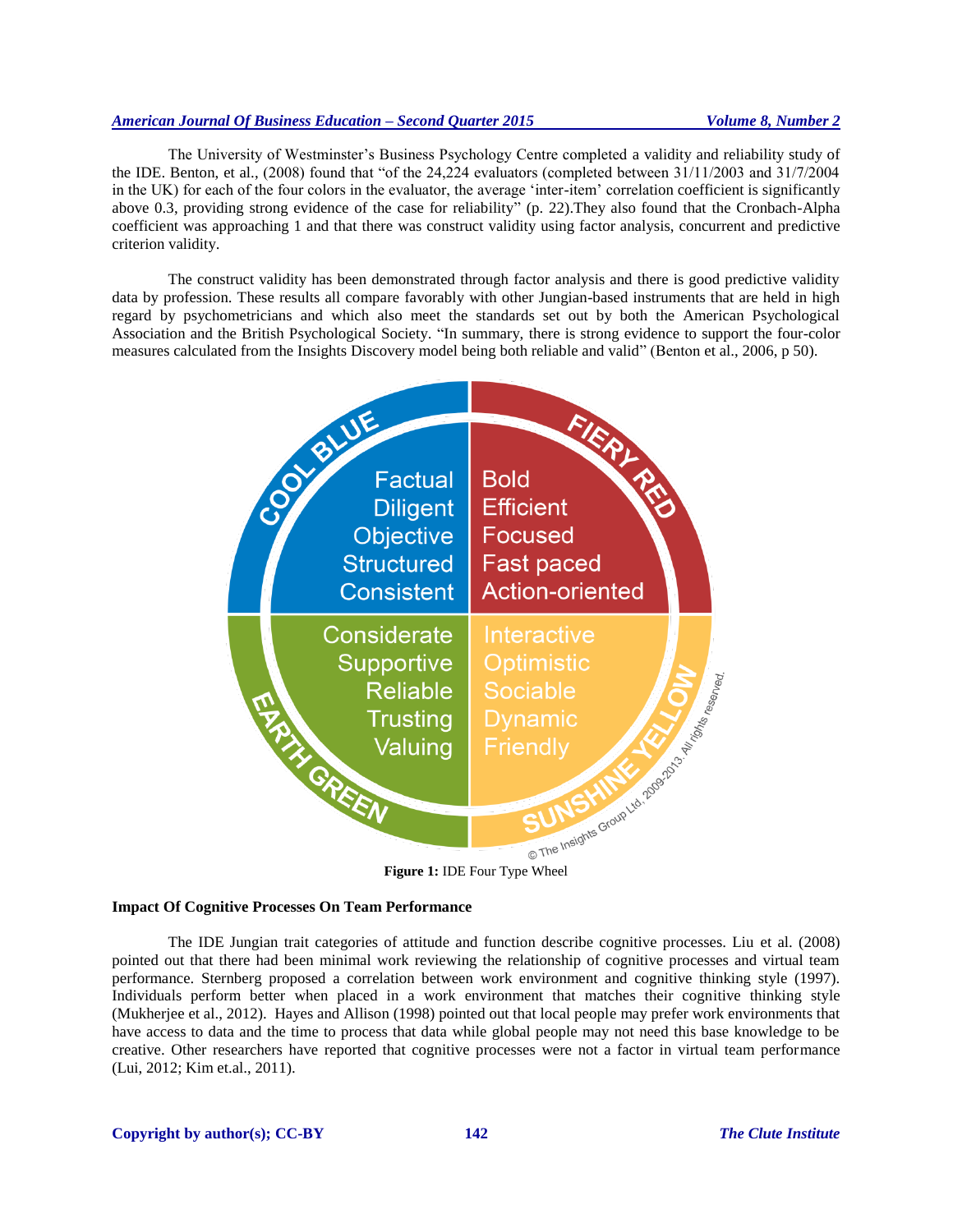Many studies regarding the role of cognitive style in team work performance have focused on traditional workplaces. Less research has been conducted on the relationship between cognitive process and virtual team performance. Workman et al. (2003) found that in virtual work environments, people with external styles who prefer group interactions had a higher commitment to virtual team work than those without such styles. Cunningham-Atkins and his associates (2004) found that in a computer mediated group discussion online, the teams with a greater diversity of cognitive styles outperformed less diversified teams. There is also empirical evidence to support the linkage of cognitive style and work environment for improved team performance. Individuals whose cognitive styles align with the competencies needed have increased satisfaction (Cunningham-Atkins et al., 2004; Hayes & Allinson, 1998).

## **Impact Of Bias On Team Performance**

Convertino (2008) stated that individual bias was a factor in team performance. Team bias is based on the persistence of individual bias found in team members. Homogeneous groups were more biased than heterogeneous groups. Increasing group diversity decreases bias and increases team performance (Schult-Hart et.al., 2000). Tolcott et al. (1989) demonstrated the tendency of expert intelligence analysts to prefer information given at the start of the scenario disregarding subsequent information that changed the overall weight of information. Another source of bias is the product of group processes (Kerr & Tindale, 2004). Team members with a minority view are less likely to be heard and their information considered, even if the information is critical. Gigone and Hastie (1996) described this as the common knowledge effect. These biases erode the potential value of bringing together a diversity of knowledge and skills. Team performance is likely to be improved with increased diversity resulting in more shared knowledge and perspective (van Knippenberg & Schippers, 2007). However, too much diversity can require large initial investments in building common ground, which may diminish team performance (Convertino, 2008).

#### **Team Model**

The input-process-output model (IPO) is a widely accepted model for understanding team effectiveness (Driskell et al., 1987). The IPO model suggests that input (individual, environmental and group level factors) and process (e.g., communication, conflict) affect team output (Barrick et al., 1998). This paper uses the IPO model as a frame for understanding the impact of personality on team performance (see Figure 2).

#### **RESEARCH METHOD**

#### **Hypotheses**

- **H1A:** Teams with a majority of members with the Cognitive Trait Attitude of Extroversion (IDE Red and Yellow types) have a greater probability to perform better than teams with a majority of members with the Cognitive Trait Attitude of Introversion (IDE Blue and Green types).
- **H2A:** Teams with a majority of members with the Cognitive Trait Function of Thinking (Blue and Red types) have a greater probability to perform better than teams with a majority of members having the Cognitive Trait Function of Feeling (IDE Green and Yellow types).
- **H3A:** Teams with a majority of members having a Red IDE type have a greater probability to perform better than teams with a majority of members having the Yellow IDE type, Green IDE type or Blue IDE type Blue.
- **H4A:** Teams with lower bias (teams with all four IDE types) have a greater probability to perform better than teams with higher bias (teams with one dominant IDE type).

## **Approach**

The study utilized a general mixed methods research methodology. Pairs of researchers collected qualitative data reviewing a team assignment transcript where students reported their IDE type. The qualitative data were as not entered until there was full consensus with each pair regarding assignment of IDE type to each student. Those teams where one or more team members did not indicate their IDE type, or the researchers could not determine their IDE type, were excluded from the study. Each researcher received IDE training. One researcher was an IDE certified instructor who served as final arbitrator. Quantitative data were collected in the form of numerical grades (performance) on team assignments and reviewed using descriptive statistics, t-tests and ANOVA testing.

## **Copyright by author(s); CC-BY 143** *The Clute Institute*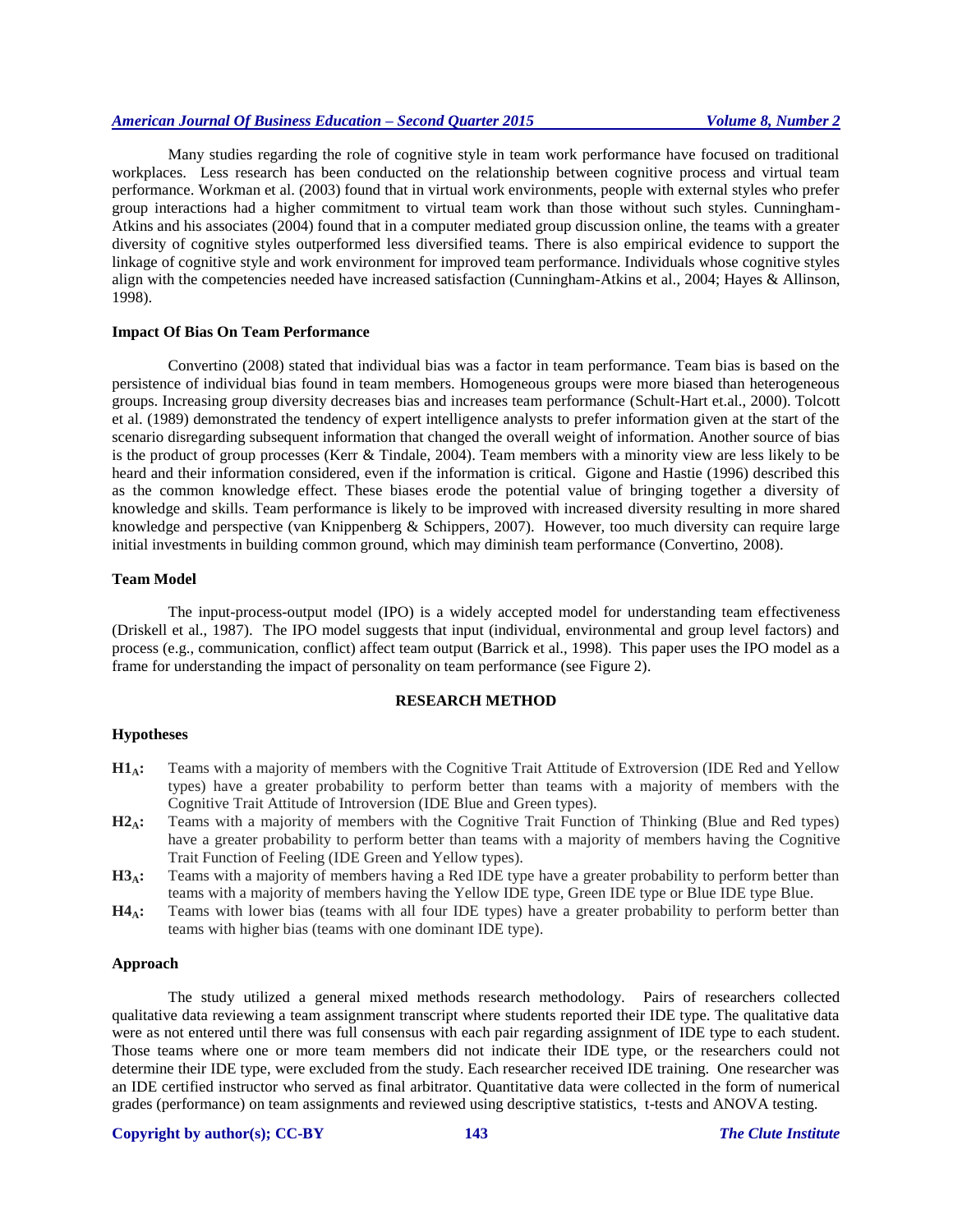

The Jungian Cognitive Trait Attitude (Extroversion/Introversion) was identified as with the left/right quadrants as IDE Green and Blue being Introversion and the IDE Red and Yellow being Extroversion (see Figure 3). The Jungian Cognitive Trait Function (Thinking/Feeling) was identified with the upper and lower quadrants IDE Blue and Red being Thinking and the IDE Green and Yellow being Feeling (see Figure 4).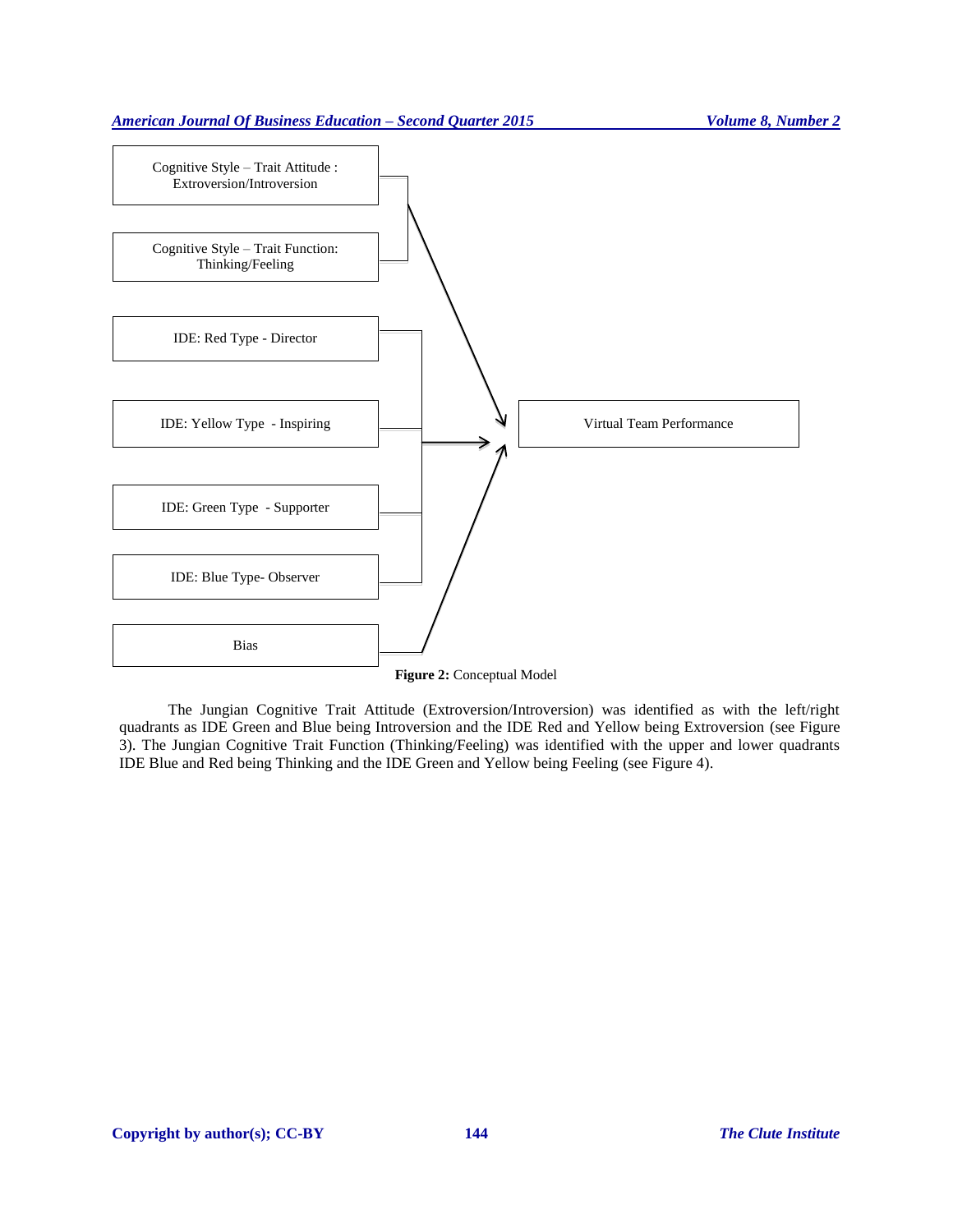



**Copyright by author(s); CC-BY 145** *The Clute Institute*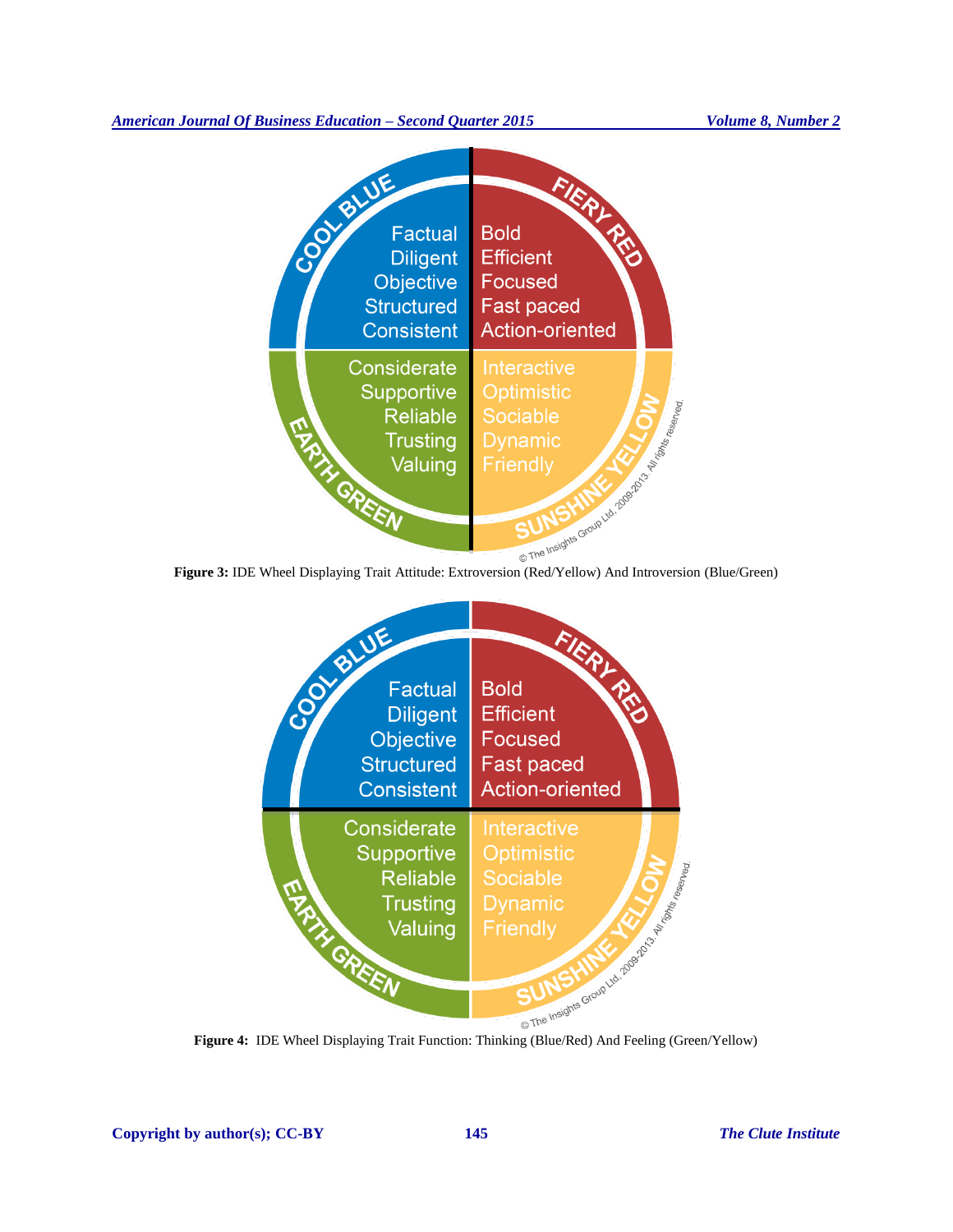#### **Measures**

While previous literature on personality has utilized Personality Elevation and Team Personality Variability (Neuman & Wright, 1999), given the parameters of this study, nominal data were used to determine team groupings. Teams with a majority of the members having one IDE type and any other IDE type represented by less than 50% of the team members were designated as Dominant. Teams where at least one of the IDE types was missing on the team were designated as Random. Teams where each of the primary IDE types were on the team were designated Variable. Bias was ranked as Dominant teams having the highest bias and Variable as having the lowest bias (see Table 1).

- Dominant (D) Teams where 50% or more of the subjects had the same primary IDE type, resulting in Dominant Red, Blue, Yellow or Green teams
- Variable (V) Teams where subjects from each of the primary IDE types (Red, Blue, Yellow, and Green) were on the team
- Random (R) Teams where at least one of the primary IDE types (Red, Blue, Yellow, or Green) was missing on the team

| <b>Table 1:</b> Team Personality Type (TPT) Example |                  |                  |                  |                  |                  |                                    |
|-----------------------------------------------------|------------------|------------------|------------------|------------------|------------------|------------------------------------|
| <b>Team Example</b>                                 | <b>Student 1</b> | <b>Student 2</b> | <b>Student 3</b> | <b>Student 4</b> | <b>Student 5</b> | <b>Team Personality Type (TPT)</b> |
| Team A                                              | #Red             | #Red             | #Red             | Blue             | Yellow           | #Dominant Red                      |
| Team B                                              | #Blue            | #Blue            | #Blue            | Red              | Yellow           | #Dominant Blue                     |
| Team C                                              | #Red             | #Blue            | #Yellow          | #Green           | Green            | #Variable                          |
| Team D                                              | Red              | Red              | Blue             | Blue             | Green            | #Random (no Yellow)                |

**General Note:** This example shows the three possible team color combinations. Team D was missing a student with a "Yellow" color energy so it would be identified as a Random team.

#### *Sample And Performance*

Subjects were students who completed the first six-week MBA online course between the years of 2010 and 2012 in a proprietary university. Some students were new to online education and others were not. The sample consisted of 71 classes involving 1,800 student-learning teams. One hundred and thirty-eight of those teams were included in the study. Teams that had fewer than four, or more than six, members were excluded from the study. Any team with an incomplete IDE record, or where one or more of the members did not disclose their IDE or their IDE could not be determined, were also excluded from the study.

Students were assigned to teams of up to six students by the course instructor and completed three team assignments during the six-week course. These three assignments formed the one aggregate performance score used as the dependent performance variable. Assignment One (see Appendix A) required team members to exchange information about their particular strengths, fields of study, and work experience. Working collaboratively, this information was used to compose a memo addressed to the instructor and the class (approximately 500-600 words), introducing the team and reviewing their team strengths and challenges. The finished team memo also included an assessment of the team's style using each members' IDE information.

Assignment Two (see Appendix B), graded in week five of the six-week course, was the culmination of a team project that ran throughout the term. It focused on a market simulation assignment. Each student's team project score was based on peer evaluations and the team's success in the business simulation, including variables such as total demand, stock outs, emergency loans, bankruptcy, net income, ending cash flow, retained earnings, and balanced scorecard. At the end of simulation, there was a "Cumulative Balanced Scorecard" for each team based on their simulation performance.

Assignment Three (see Appendix C) was a PowerPoint presentation in week six of the six-week course summarizing their Market Simulation strategy and outlining where the team believes their simulated company should go next. The presentation reviewed future sales, marketing, expansion, research and development, future cash flow, and bottom line.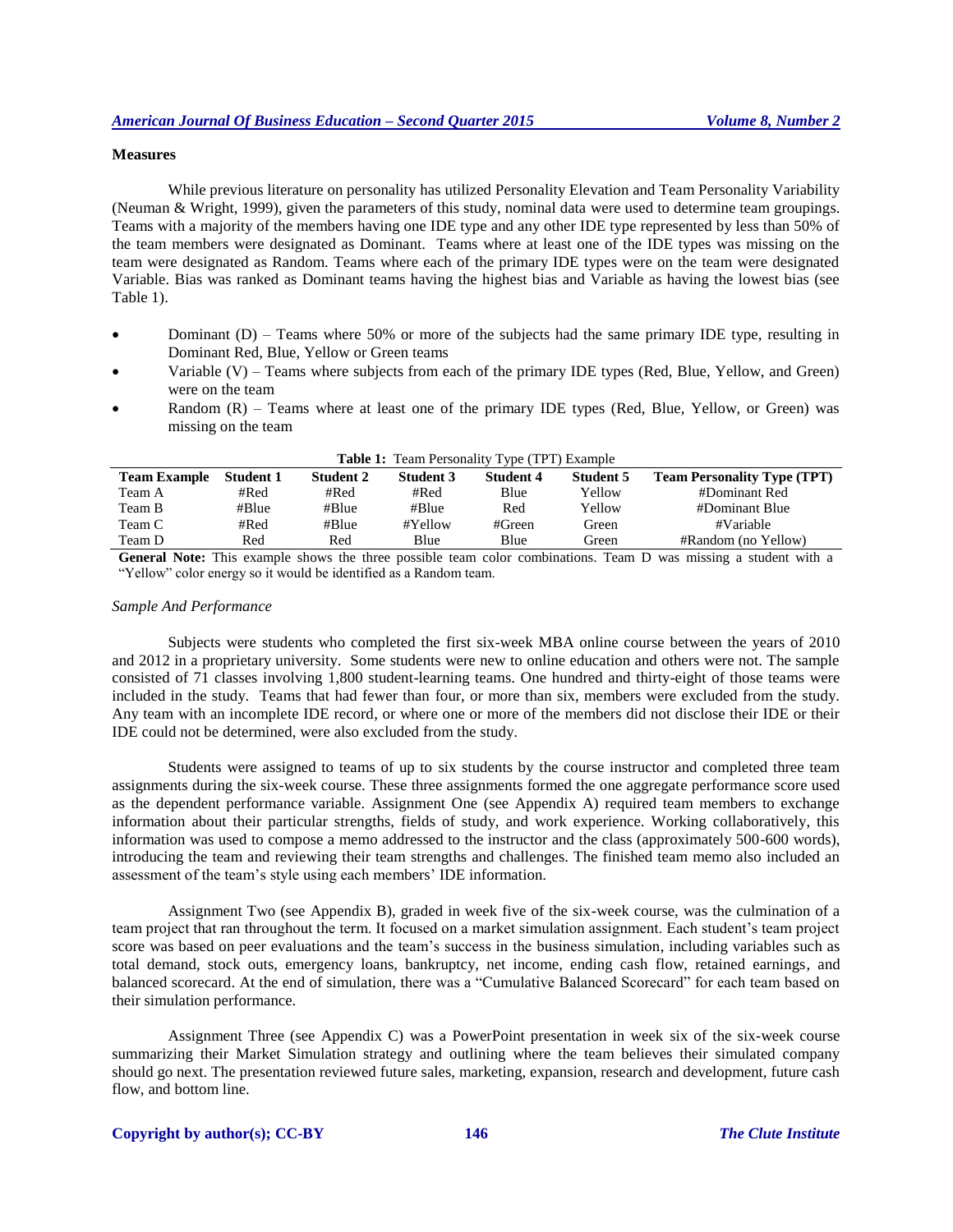## **RESULTS**

# **Descriptive Statistics**

The descriptive statistics of the Team Personality Type (TPT) combinations for all teams included in the study are shown in Table 2. All variables had reasonable psychometric properties including normal distribution, relatively equal standard deviations, and population independence. Eighty-four teams identified as having a Dominant TPT (50% of the team had the same Insight type) had a mean composite assignment score (all three assignments) of 91.69 (out of 100) and a standard deviation of 4.26; twenty teams identified as having a Variable TPT (team had all four of the Insight types represented) had a mean composite assignment score of 89.91 and a standard deviation of 5.49; thirty-four teams identified as having a Random TPT (at least one of the primary IDE types was missing) had a mean composite assignment score of 90.54 and a standard deviation of 4.80. The entire sample of 138 participants had an overall mean score on all three assignments of 91.12 and a standard deviation of 4.61.

| <b>Statistic</b>          | <b>Dominant</b>    | <b>Variable</b>    | Random             | <b>All Study</b>    |
|---------------------------|--------------------|--------------------|--------------------|---------------------|
|                           | <b>Color Combo</b> | <b>Color Combo</b> | <b>Color Combo</b> | <b>Participants</b> |
| Mean                      | 91.69              | 89.91              | 90.542             | 91.12               |
| <b>Standard Error</b>     | 0.46               | 1.23               | 0.82               | 0.39                |
| Median                    | 92.92              | 91.17              | 90.44              | 91.94               |
| Mode                      | 93.71              | n/a                | 94.08              | 94.08               |
| <b>Standard Deviation</b> | 4.26               | 5.49               | 4.80               | 4.61                |
| Sample Variance           | 18.17              | 30.17              | 23.03              | 21.21               |
| Kurtosis                  | 0.24               | $-0.26$            | $-0.39$            | $-0.11$             |
| <b>Skewness</b>           | $-0.77$            | $-0.14$            | $-0.58$            | $-0.63$             |
| Range                     | 19.54              | 20.76              | 18.31              | 20.76               |
| Minimum                   | 79.46              | 78.80              | 79.61              | 78.80               |
| Maximum                   | 99.00              | 99.56              | 97.92              | 99.56               |
| Sum                       | 7698.52            | 1798.13            | 3078.42            | 12575.08            |
| Count                     | 84                 | 20                 | 34                 | 138                 |

**General Note:** Descriptive statistics for the three color combination groups being compared in this study

#### **Hypotheses H1 and H2**

The hypotheses in this study posited that team personality composition has an effect on team performance.

- **H1A:** Teams with a majority of members with the Cognitive Trait Attitude of Extroversion (IDE Red and Yellow types) have a greater probability to perform better than teams with a majority of members with the Cognitive Trait Attitude of Introversion (IDE Blue and Green types).
- **H2A:** Teams with a majority of members with the Cognitive Trait Function of Thinking (Blue and Red types) have a greater probability to perform better than teams with a majority of members having the Cognitive Trait Function of Feeling (IDE Green and Yellow types).

An EXCEL "t Test: Two Sample Assuming Equal Variance" procedure was used to evaluate hypotheses H1<sup>a</sup> and H2a. No significant difference was found in the aggregate team scores between teams with either of the Cognitive Attitudes or Functions. The Cognitive Attitude Trait Extroversion teams (Red/Yellow) did not perform differently than the Cognitive Attitude Trait Introversion teams (Hypothesis 1). The Cognitive Function Trait Thinking teams did not perform differently than the Cognitive Function Trait Feeling teams (Hypotheses 2).

The differences between the average aggregate team scores of teams with a majority of Cognitive Trait Attitude Extroversion or Introversion and teams with a majority of Cognitive Trait Function Thinking or Feeling Cognitive Trait Attitude are displayed in Table 3. Using a .05 level of confidence, no statistically significant difference  $(P = 0.363)$  was found between the aggregate team scores of teams with a majority of Extroversion (Red/Yellow; Mean = 92.27) and a majority of Introversion (Blue/Green; Mean = 91.36) personality types. Likewise, comparing the average aggregate team scores of teams with a majority of Thinking (Red/Blue; Mean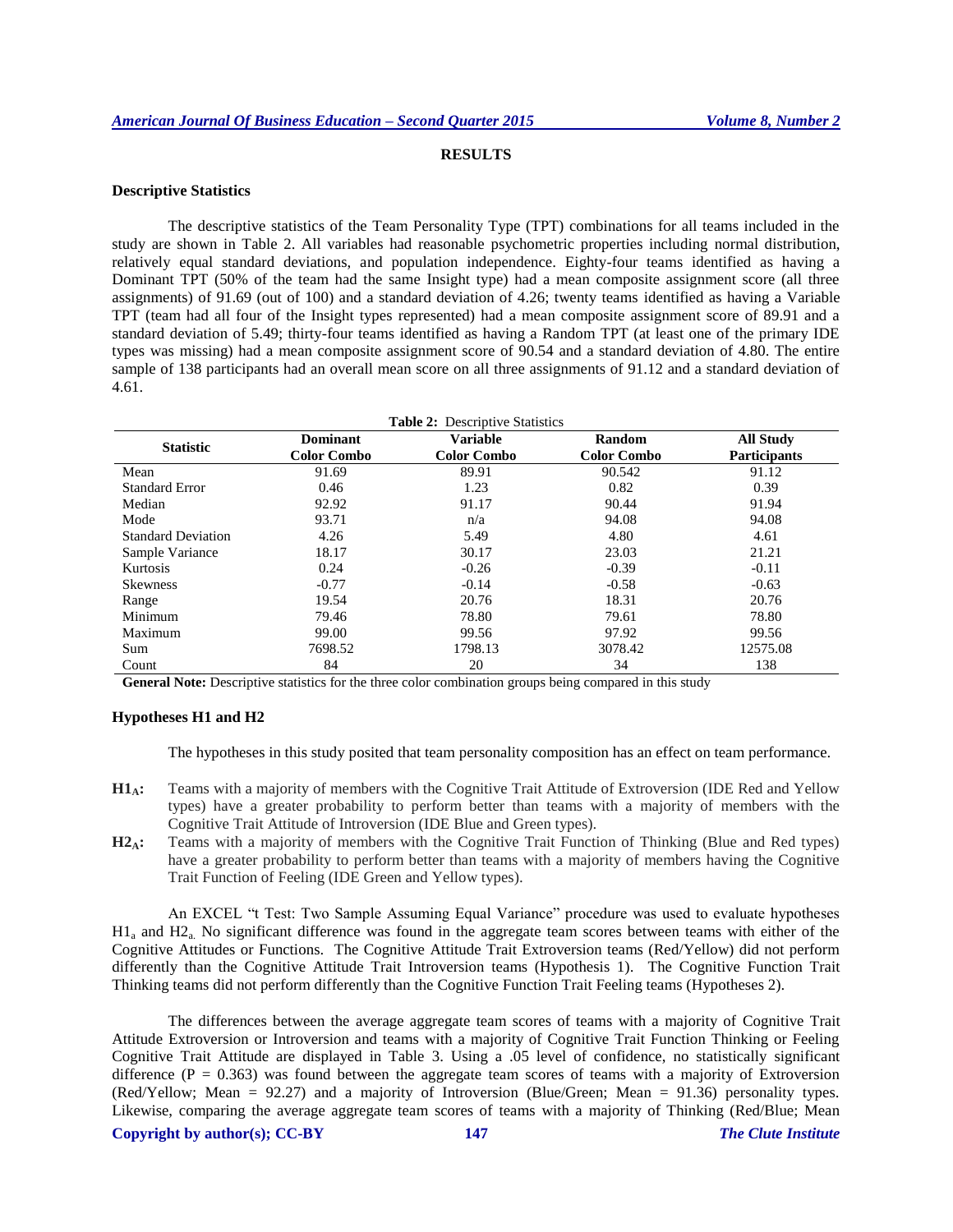$=91.67$ ) to teams with a majority of Feeling (Green/Yellow; Mean = 91.56) also resulted in a lack of statistical significance at the .05 level of confidence ( $P = 0.903$ ).

**Table 3:** t-Test: Two Sample Assuming Equal Variance –

| Comparison of Cognitive Attitudes and Function Using Aggregate Team Assignment Scores |                                  |                     |                                  |                     |  |
|---------------------------------------------------------------------------------------|----------------------------------|---------------------|----------------------------------|---------------------|--|
|                                                                                       | <b>Cognitive Trait Attitudes</b> |                     | <b>Cognitive Trait Functions</b> |                     |  |
| <b>Statistic</b>                                                                      | <b>Extroversion</b>              | <b>Introversion</b> | <b>Thinking</b>                  | <b>Feeling</b>      |  |
|                                                                                       | <b>Red/Yellow</b>                | <b>Blue/Green</b>   | <b>Blue/Red</b>                  | <b>Green/Yellow</b> |  |
| <b>Mean Team Scores</b>                                                               | 92.27                            | 91.36               | 91.67                            | 91.56               |  |
| Variance                                                                              | 14.31                            | 20.01               | 17.21                            | 21.25               |  |
| <b>Observations</b>                                                                   | 27                               | 57                  | 59                               | 25                  |  |
| Pooled Variance                                                                       | 18.20                            |                     | 18.39                            |                     |  |
| Df                                                                                    | 82                               |                     | 82                               |                     |  |
| t Stat                                                                                | 0.914                            |                     | 1.222                            |                     |  |
| $P(T \le t)$ two-tail                                                                 | 0.363                            |                     | 0.903                            |                     |  |
| t Critical two-tail                                                                   | 1.989                            |                     | 1.989                            |                     |  |

General Note. Failure to reject the null hypothesis in both comparisons at two-tail  $P = .05$  level of confidence

#### **Hypothesis 3**

**H3A:** Teams with a majority of members having a Red IDE type have a greater probability to perform better than teams with a majority of members having the Yellow, Green or Blue IDE type.

To assess H3a, a One-Way Analysis of Variance (ANOVA) procedure was applied to determine differences between average aggregate team scores from teams where the dominant type was Red, Green, Yellow or Blue. Levene's test for homogeneity showed equality of variances in the samples with no significant skewness or kurtosis. The results in Table 4 show there was no significant ( $P = 0.439$ ) difference between teams in comparing the average composite team scores for the four personality types. All four IDE types performed equally as well.

| Table 4: ANOVA: Comparison of Personality Types Using Average Team Assignment Scores |
|--------------------------------------------------------------------------------------|
|--------------------------------------------------------------------------------------|

| <b>Personality Type</b>     | Count                 | Sum     | <b>Mean Team</b><br><b>Scores</b> | <b>Variance</b> |                     |
|-----------------------------|-----------------------|---------|-----------------------------------|-----------------|---------------------|
| <b>IDE Red-Director</b>     | 20                    | 1856.94 | 92.85                             | 12.313          |                     |
| <b>IDE</b> Green-Supporter  | 18                    | 1654.76 | 91.93                             | 22.889          |                     |
| <b>IDE Yellow-Inspiring</b> |                       | 634.278 | 90.61                             | 18.696          |                     |
| <b>IDE Blue-Observer</b>    | 39                    | 3552.54 | 91.09                             | 19.025          |                     |
| <b>Team Performance</b>     | <b>Sum of Squares</b> | Df      | <b>Mean Square</b>                |                 | <b>Significance</b> |
| Between Groups              | 49.833                |         | 16.611                            | .911            | 0.439               |
| Within Groups               | 1458.189              | 80      | 18.228                            |                 |                     |

#### **Hypothesis 4**

**H4A:** Teams with lower bias (teams with all four IDE types) have a greater probability to perform better than teams with higher bias (teams with one dominant IDE type).

A "t Test: Two Sample Assuming Equal Variance" procedure was again used to evaluate hypotheses H4a. Teams were ranked in terms of bias with Dominant teams being highly biased and Random teams being less biased (see Table 3). While this hypothesis showed the most difference between teams, it was not statistically significant. The differences between the average aggregate team scores based on bias are displayed in Table 5. Using a .05 level of confidence, no statistically significant difference ( $P = 0.124$ ) was found between the aggregate team scores of teams with higher and lower bias.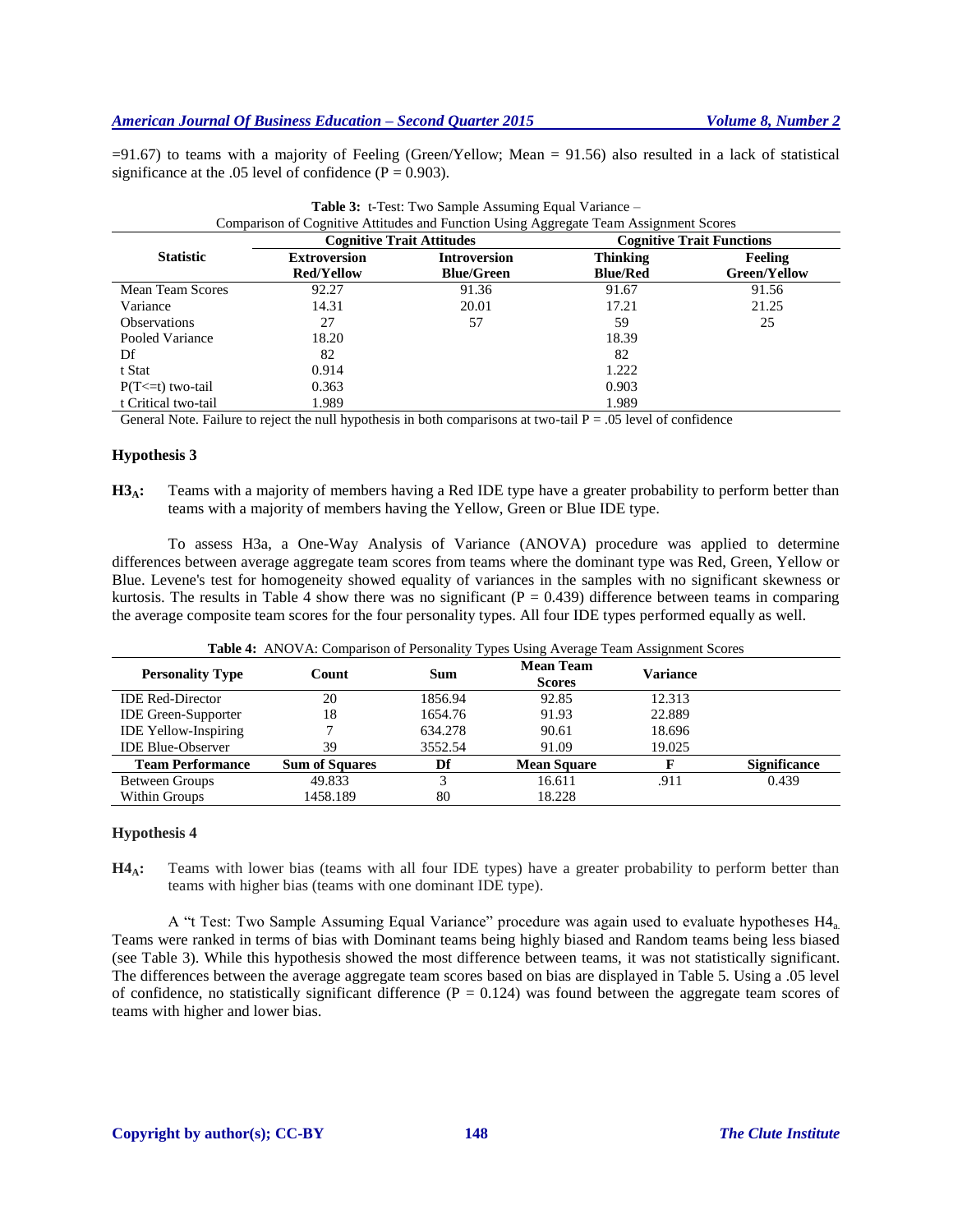| Comparison of Dias Team I cristmany Type Come Composite Team I workingtoned |                                       |                 |  |  |  |
|-----------------------------------------------------------------------------|---------------------------------------|-----------------|--|--|--|
|                                                                             | <b>High Bias Compared To Low Bias</b> |                 |  |  |  |
| <b>Statistic</b>                                                            | <b>High Bias</b>                      | <b>Low Bias</b> |  |  |  |
| <b>Mean Team Scores</b>                                                     | 91.65                                 | 89.91           |  |  |  |
| Variance                                                                    | 18.17                                 | 30.17           |  |  |  |
| <b>Observations</b>                                                         | 84                                    | 20              |  |  |  |
| Pooled Variance                                                             | 20.41                                 |                 |  |  |  |
| df                                                                          | 102                                   |                 |  |  |  |
| t Stat                                                                      | 1.551                                 |                 |  |  |  |
| $P(T \le t)$ two-tail                                                       | 0.124                                 |                 |  |  |  |
| t Critical two-tail                                                         | 1.983                                 |                 |  |  |  |

| <b>Table 5:</b> t-Test: Two Sample Assuming Equal Variance –                    |  |
|---------------------------------------------------------------------------------|--|
| Comparison of Bias Team Personality Type Using Composite Team Assignment Scores |  |

General Note. Failure to reject the null hypothesis at two-tail  $P = .05$  level of confidence

## **DISCUSSION**

This study examined the impact of cognitive trait style, personality type and bias on virtual team performance (see the Conceptual Model in Figure 2). This study anticipated a correlation between personality type and team performance; however, the IDE did not indicate any correlation between personality type and team performance, which paralleled the mixed research findings in this area. The inputs in the conceptual team model presented in Figure 2 related to Cognitive Attitude Trait (Extroversion-Red/Yellow and Introversion-Blue/Green) and Cognitive Function Trait (Thinking-Red/Blue and Feeling-Green/Yellow) as well as the four types of the IDE did not have an impact on team performance. Like Liu and Li (2012), this study did not find cognitive style to be an indicator of virtual team performance.

Bias also did not appear to be a factor in team performance. Several sources in the literature review suggested that bias would be a factor in team performance. Homogeneous groups prefer processes and solutions driven by their dominant characteristics. Heterogeneous groups will be more diverse, less inclined to bias, preferred processes and solutions, resulting in improved team performance. While this has face validity, this study did not find a difference between groups with the factor of bias. The greatest difference between groups in the study was on the bias factor; however, the difference was not statistically significant.

Effective leadership is not defined by any particular IDE type grouping. To assume, for example, that the Red-Director type was uniquely qualified to lead is not reinforced by this study. There was no statistical difference between teams that were Dominant with a 50% majority of Red, Blue, Yellow, or Green. All four performed equally as well. There is value in eliminating preconceived ideas about individual personality types related to team performance or leadership.

Although this study did not find a statistically significant relationship between any of the team IDE type combinations, Cognitive Thinking Trait and bias, it should not dissuade educators and leaders from considering team personality makeup as a factor in team effectiveness and performance. On the contrary, it is known from previous studies that areas such as individual agreeableness and extraversion are positively related to team performance (Kline & O'Grady, 2009). Limitations of the study are addressed in the following "Future Research" section.

Online educators will continue to want to position their online student teams for success. Temporal variables related to time and space may have a larger impact than personality type. While utilization of the IDE may facilitate increased self-understanding and group communication, this potential process gain would be shared equally.

## **FUTURE RESEARCH**

Subsequent research in this area could be strengthened in several ways. A larger and more generalized sample (and not all from one course) would provide more results on which to base conclusions. Grade inflation should be addressed as a moderating factor. The majority of teams earned an "A" on all assignments. This inflation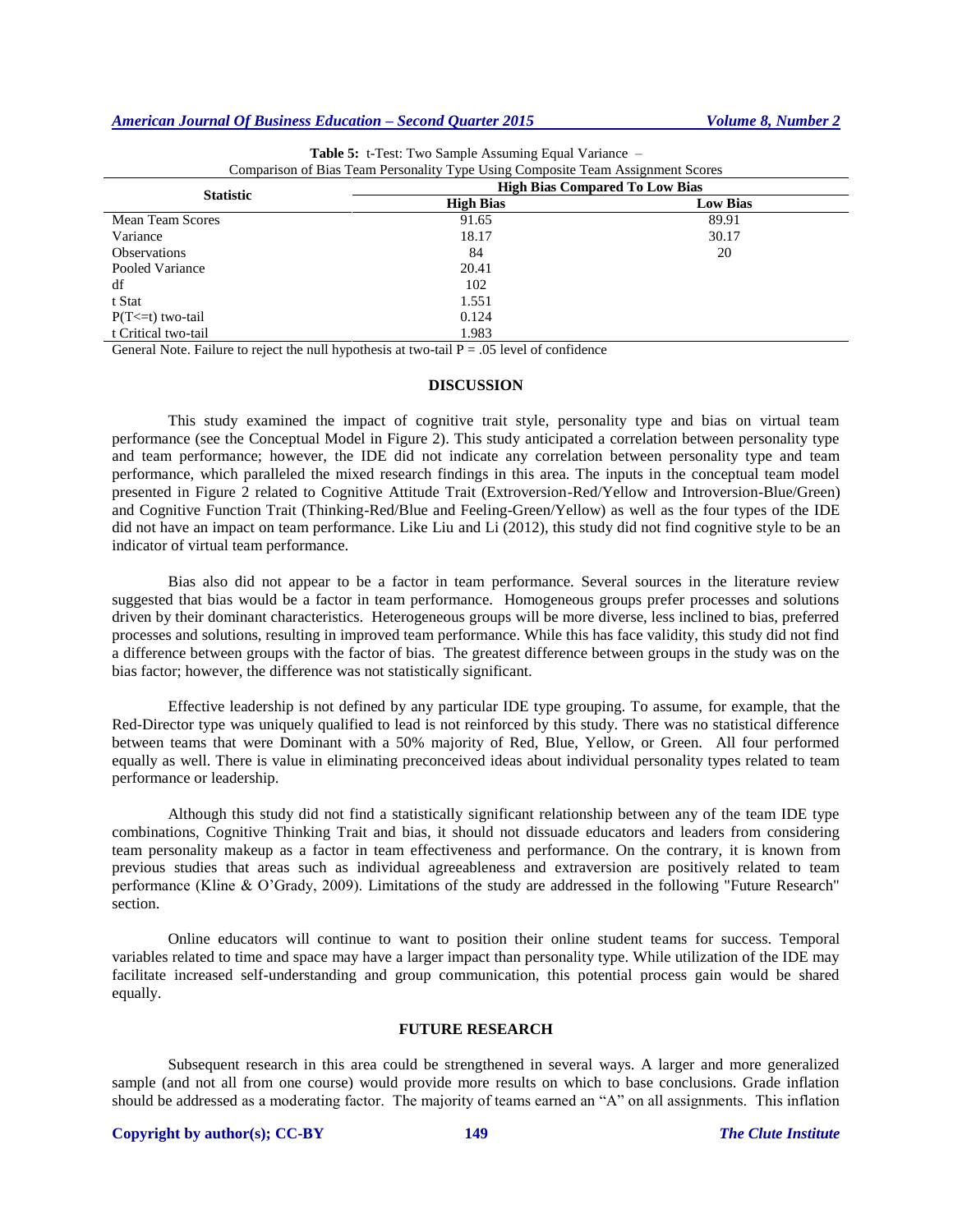may have masked any differences in team performance. A grade distribution indicating normal distribution may have yielded different results.

The study was also limited to nominal data. Utilization of personality elevation and variability would have added great value. Further, additional detail within the IDE data is highly recommended to establish connections between specific IDE types and team performance outcomes. The IDE has 64 personality types. The study was limited to the four primary personality types and not able to review the 16 personality types in each of the four. There may have been correlations of personality and virtual team performance with the granular 64 personality types that were missed with the broad four used in the study. Combining qualitative or using mixed methodology approaches may also offer a more rounded view of the subject matter.

While the IDE is widely used in corporate and leadership environments, like MBTI it lacks sufficient psychometric robustness to predict behavior. Further, the psychometric validity of the IDE needs additional development. There have not been sufficient independent academic studies to validate the assessment.

The researchers noticed a difference in team performance related to personality by task complexity. While the aggregate team scores lacked difference, there did appear to be some difference between teams related to task complexity. Some types of work may be better addressed by one personality type than another. A review of work taxonomy related to personality and performance may yield additional insight on the relationship of personality to virtual team performance. The proposed conceptual team model presented in Figure 2 may be more relevant if the dependent variable of virtual team performance is defined by task complexity. The researchers will pick this up as their next study.

#### **AUTHOR INFORMATION**

**Joel Olson** has a PhD in Human Resources from Colorado State University, Ft. Collins and an MA in theology from Denver Seminary. He has extensive experience in nonprofit leadership and consultation, education, and instructional design. Most recently, he has served the Reformed Church in America and the Evangelical Presbyterian Church as a consultant for churches in crisis. Currently, he serves as the Leadership and Management Academic Department Chair for the School of Business and Management in Kaplan University. Email: [jolson@kaplan.edu.](mailto:jolson@kaplan.edu)

**Darlene Ringhand**, Ph.D. in Business Administration with a focus on Information Systems from Northcentral University. Master of Science from Utah State University in Business and Information Systems. Work experience includes on-ground at University of Rio Grande serving as Associate Professor and Department Chair; Colorado Northwestern Community College as Faculty and Department Chair; and, currently, online as Associate Professor for DeVry University and Keller Graduate School of Management. Prior teaching experience with Kaplan, Ashford and Strayer Universities. Owner of two small businesses and active with Quality Matters as a Master Reviewer. Email: [dringhand@devry.edu.](mailto:dringhand@devry.edu)

**Ray Kalinski** has a PhD in Organization and Management and has taught in the MBA program at Kaplan University for about seven years. His Masters is in Counseling and Guidance from the University of Nebraska at Omaha. His professional background ranges from public agency and nonprofit management to extensive experience in the Aerospace industry where he held positions in Information System's management, Project Management, and Business Operations. Email: [rkalinski@kaplan.edu.](mailto:rkalinski@kaplan.edu)

**James Ziegler**, PhD has taught in the MBA program at Kaplan University and the PhD program at University of Phoenix. Email: [jziegler@kaplan.edu.](mailto:jziegler@kaplan.edu)

#### **REFERENCES**

- Barrick, M. R., Stewart, G. L., Neubert, M. J., & Mount, M. K. (1998). Relating member ability and personality to work-team processes and team effectiveness. *Journal of Applied Psychology*, *83*, 377-391.
- Barry, B., & Stewart, G. L. (1997). Composition, process, and performance in self-managed groups: The role of personality. *Journal of Applied Psychology*, *82*, 62-78.

**Copyright by author(s); CC-BY 150** *The Clute Institute*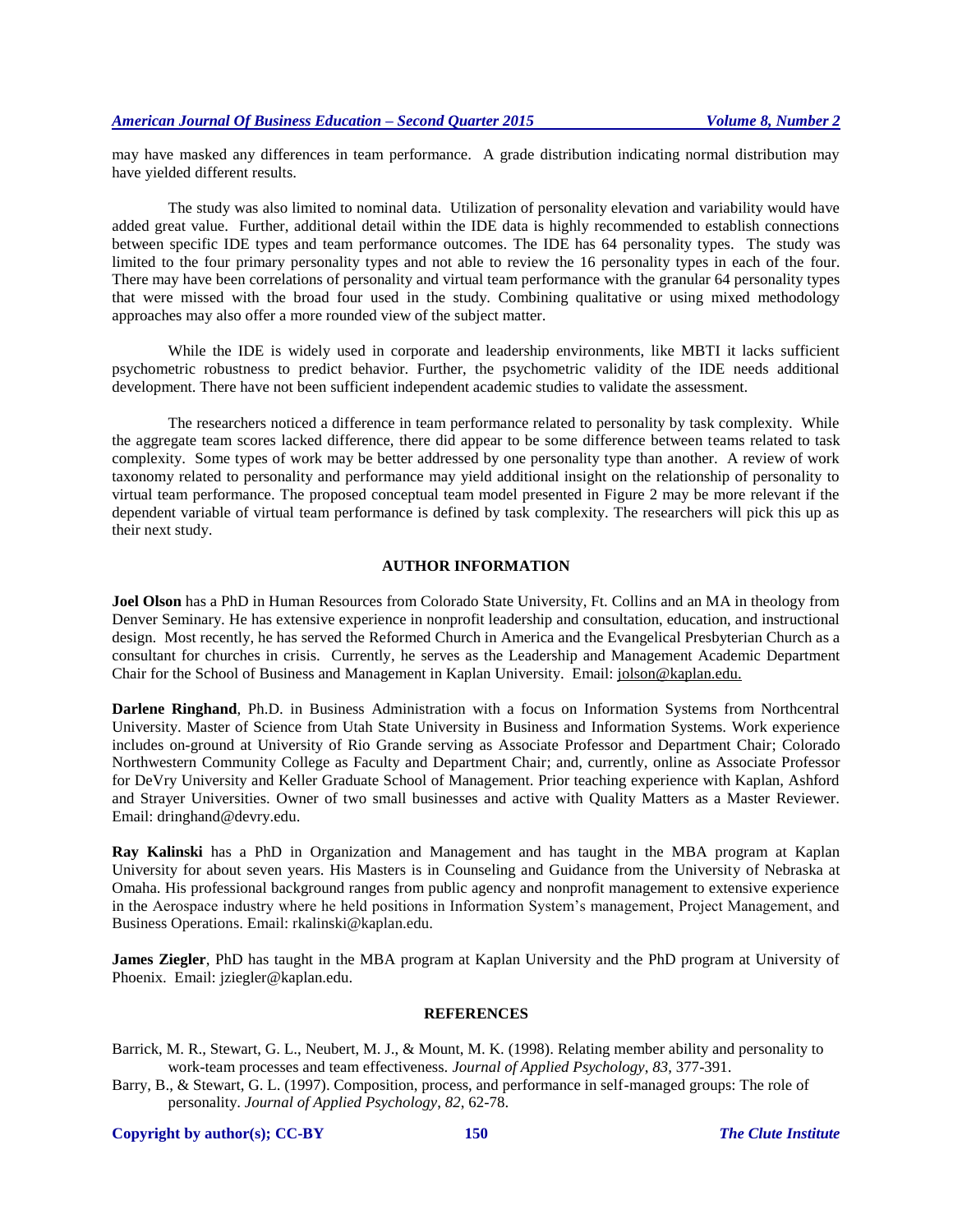- Beise, Catherine, Carte, Traci, Vician, Chelley, & Chidambaram, Laku. A case Study of Project Management Practices in Virtual Settings: Lessons from Working in and Managing Virtual Teams. *Database for Advances in Information Systems* 41.4 (Nov 2010): 75-97.
- Benton, S., van Erkom Schurink, C., & Desson, S. (2008). An executive Summary of the Development, Validity and Reliability of the English Version 3.0 of the Insights Discovery Evaluator. University of Westminster.
- Benton, S., van Erkom Schurink, C., & Desson, S. (2006). *An overview of the development, validity, reliability and reliability of the English Version 3.0 on the Insights Discover Evaluator*. Project Report. KTP, DTI, UK. (Unpublished).
- Bjork, R. A., & Druckman, D. (1991). In the mind's eye: Enhancing human performance. Washington, DC: National Academy Press.
- Booth, B. (2011). *Examining the Critical Factors of Success in Virtual Team Performance*. (Doctoral Dissertation). Available from ProQuest Dissertations and Theses database. (UMI 3442987).
- Boyle, G. J. (1995). Myers-Briggs Type Indicator (MBTI): Some psychometric limitations. *Australian Psychologist*, 30*, 71-74.*
- Brandstatter, H., & Farthofer, A. (1997). Personality in social influence across tasks and groups. *Small Group Research*, *28*, 146-163.
- Cannon-Bowers, J., Tannenbaum, S., Salas, E., & Volpe, C. (1995). "Defining competencies and establishing team training requirements." In Team effectiveness and decision making in organizations, Eds. R. A. Guzzo and E. Salas, 333-380, Jossey-Bass, San Francisco.
- Chantel, M. J. H., Beatrice, I. J. M., & Peoll, R.F. (2010). Attitudes towards factors influencing team performance: A multi-rater approach aimed at establishing the relative importance of team learning behaviors in comparison with other predictors of team performance, *Team Performance Management, 16*(7/8). 451-474.
- Convertino, M. P. (2008). The CACHE Study: Group Effects in Computer Supported Cooperative Work. *17*(10), 353-393.
- Craig, J. E. (2011). *Uncovering and analyzing potential gaps in teaching graduate programs in leadership by way of online education.* (Doctoral Dissertation). Available from ProQuest Dissertations and Theses database (UMI 3479084).
- Cunningham-Atkins, H., Powell, N., Moore, D., Hobbs, D., & Sharpe, S. (2004). The Role of Cognitive Style in Educational Computer Conferencing. *British Journal of Educational Technology, 35* (1) 69-80.
- de Jong, R. D., Bouhuys, S. A., & Barnhoorn, J. C. (1999). Personality, self-efficacy and functioning in management teams: A contribution to validation. *International Journal of Selection and Assessment, 7*, 46-49.
- Driskell, J. E., Hogan, R., & Salas, E. (1987). "Personality and group performance." In Review of Personality and Social Psychology, Ed. C. Hendrick , 91-112. Newbury Park, CA: Sage.
- Drouin, Nathalie, Bourgault, Mario, & Gervais, Caroline. (2010). Effects of organizational support on components of virtual project teams*. International Journal of Managing Projects in Business,* 3.4, 625-641.
- Faizuniah, P., & Chan, J. M. (2014). The mediating effect of knowledge sharing on the relationship between trust and virtual team effectiveness. *Journal of Knowledge Management, 18*(1). 92-106.
- Gardner, W. L., & Martinko, M. J. (1996). Using the Meyers-Briggs Type Indicator to study managers: A literature review and research agenda. *Journal of Management, 22*, 45-8.
- Gigone, D., & R. Hastie. (1996). The Impact of Information on Small Group Choice. *Journal of Personality and Social Psychology*, *72*,132-140. doi:10.1037/0022-3514.72.1.132.
- Goold, A., Craig, A., & Coldwell, J. (2008). The student experience of working in teams online. Paper presented at the 2008 Ascilite Melbourne Conference Retrieved November 5, 2011 from http://www.ascilite.org.au/conferences/melbourne08/procs/goold.pdf .
- Goodman, P. S., & Shah S. (1992). Familiarity and work group outcomes. In Group Process and Productivity, Eds. S. Worchel, W. Wood, & J. A. Simpson, pp. 276–98. Newbury Park, CA: Sage.
- Grinnell, Lynn, Sauers, Amy Appunn, Frank, & Mack, Larry. (2012).Virtual teams in Higher Education: The light And Dark Side. *Journal of College Teaching & Learning (Online)* 9.1, 65.
- Hackman, J. R. (1975). Group influences on individuals. In Handbook of Industrial and Organizational Psychology. Ed. M. D. Dunnette, Chicago, IL: Rand-McNally.
- Hayes, J., & Allinson, C. W. (1998). Cognitive Style and theory and Practice of Individual and Collective learning in Organizations. *Human Relations, 51* (7), 847-871.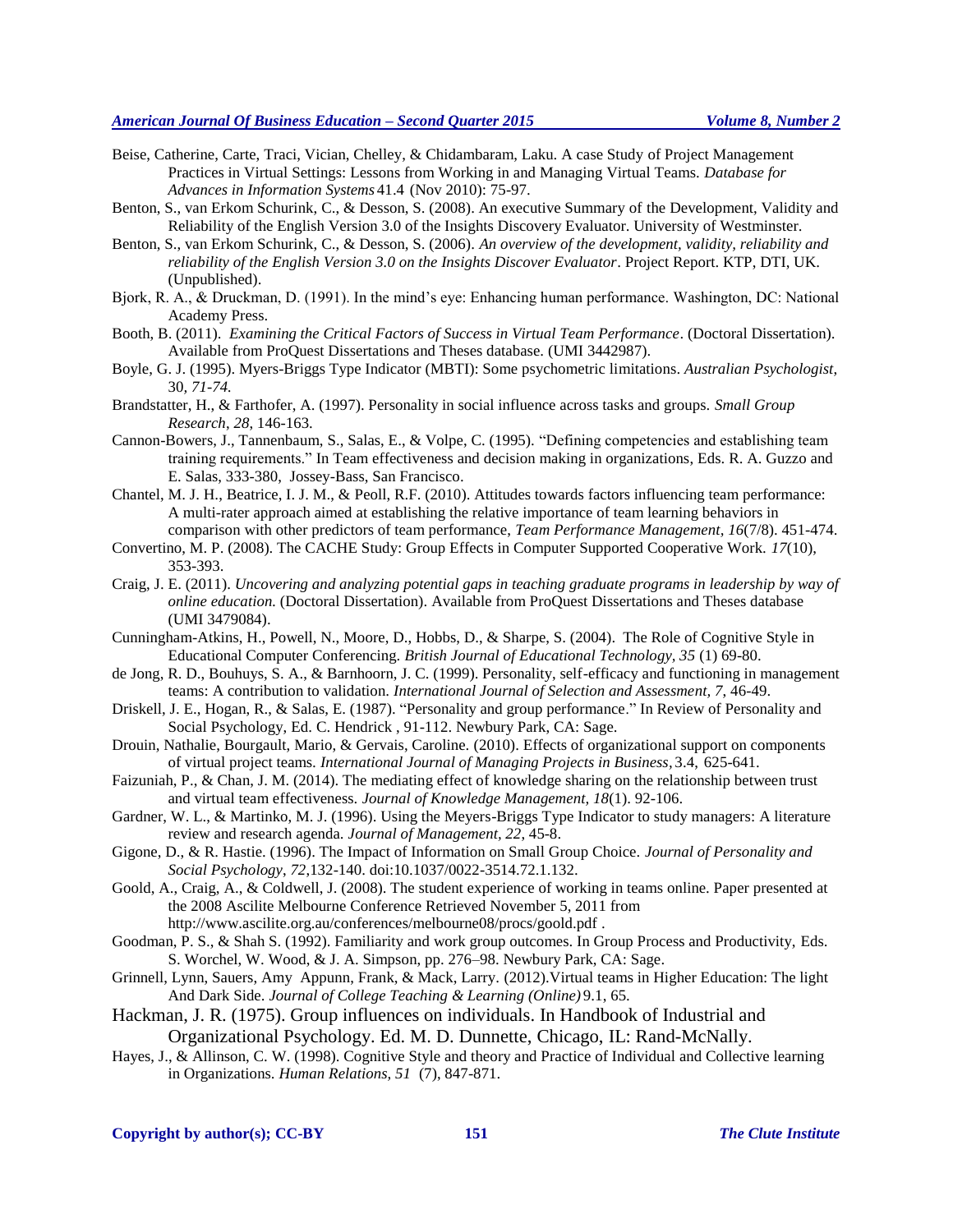- Henry, R. A. (1995). Improving group judgment accuracy: information sharing and determining the best member. *Organizational Behavior and Human Decision Process, 62*(2), 190-97.
- Henry, R. A., Strickland, & O. J., Yorges, S. L., & Ladd, D. (1996). Helping groups determine their most accurate member: the role of outcome feedback. *Journal of Applied Social Psychology, 26*(13):1153-70.
- Hewson, L., & Hughes, C. (2005). Social processes and pedagogy in online learning. *Association for the Advancement of Computing in Education Journal*, *13*(2), 99-125.
- Hill, G. W. (1982). Group versus individual performance: Are N C1 heads better than one? *Psychological Bulletin. 91*:517-39.
- Honts, C., Prewett, M., Rahael, J., & Grossenbacher, M. (2012). The importance of team processes for different team types. *Team Performance Management* 18, 5/6 , 312-327.
- Hough, L. M., & Oswald, F. L. (2000). Personnel selection: Looking toward the future-remembering the past. *Annual Review of Psychology*, *51*, 631-664.
- Insights. (2014) *Validating the System.* Retrieved from http://www.insightscalgary.com/our\_tools/Discovery%20Validating%20the%20System%20Factsheet.pdf.
- Jacques, G. B., Garger, J., Brown, C. A., & Deale, C. S. (2009). Personality and Virtual Reality Team Candidates: The Roles of Personality Traits, Technology Anxiety and Trust as Predicators of Perceptions of Virtual Reality Teams. *Journal of Business Management, 15*(2),143-157.
- Jenster, N. P. (2010). Leadership Impact on Motivation, Cohesiveness and Effectiveness in Virtual Teams: A FIRO Perspective. *Grenoble Ecole de Management (France), ProQuest, UMI Dissertations Publishing*, 3471610.
- Kerr, N. L., & Tindale, S. R. (2004). Group Performance and Decision Making. Annual Review of Psychology, vol. 55, pp. 623-65 doi:10.1146/annurev.psych.55.090902.142009.
- Kichuk, S. L., & Wiesner, W. H. (1998). Work teams: Selecting members for optimal performance. *Canadian Psychology, 39*, 23–32.
- Kim, Paul, Lee, Donghwan, Lee, Youngio, Huang, Chuan, & Makany, Tamas. (2011). Collective intelligence ration: Measurement of real-time multimodal interactions in team projects. *Team Performance Management, (17),* 1/2, 41-62.
- Kline, T. J. B. (1999). Remaking teams: The revolutionary research based guide that puts theory into practice. San Francisco: Jossey-Bass.
- Kline, T., & O'Grady, J. K. (2009). Team member personality, team processes, and outcomes: Relationships within a graduate student project team sample. *North American Journal of Psychology*, *11*(2), 369-382.
- Land, T., & Bright, T. (2004). The distant learning leader: What you don't know could hurt you. *Distance learning, 1,* 24-32.
- Laughlin, P. R., Chandler, J. S., Shupe, E. I., Magley, V. J., & Hulbert, L. G. (1995). Generality of a theory of collective induction: Face-to-face and computer-mediated interaction, amount of potential information, and group versus member choice of evidence. *Organizational Behavior and Human Decision Process,63*, 98- 111.
- Laughlin, P. R., Bonner, B. L., & Miner, A. G. (2002). Groups perform better than the best individuals on Letters-to-Numbers problems. *Organizational Behavior and Human Decision Process, 88*(2), 605-620.
- Lea. M., Spears, R., & deGroot, D. (2001). Knowing me, knowing you: Anonymity effects on social identity processes within groups. *Personality and Social Psychology Bulletin, 27*, 526-37.
- Liang, D. W., Moreland, & R. L., & Argote, L. (1995). Group versus individual training and group performance: The mediating factor of transactive memory. *Personality and Social Psychology Bulletin*, *21*(4), 384-93.
- Littlepage, G. E., & Silbiger, H. (1992). Recognition of expertise in decision-making groups: effects of group size and participation patterns. *Small Group Research, 23*(3), 344-55.
- Littlepage, G. E, Schmidt, G. W., Whisler, E. W., & Frost, A. G. (1995). An input-process-output analysis of influence and performance in problem solving groups. *Journal of Personality and Social Psychology, 69*(5), 877-89.
- Littlepage, G. E., & Mueller, A. L. (1997). Recognition and utilization of expertise in problem solving groups: Expert characteristics and behavior. *Group Dynamics, 1*(4), 324-28.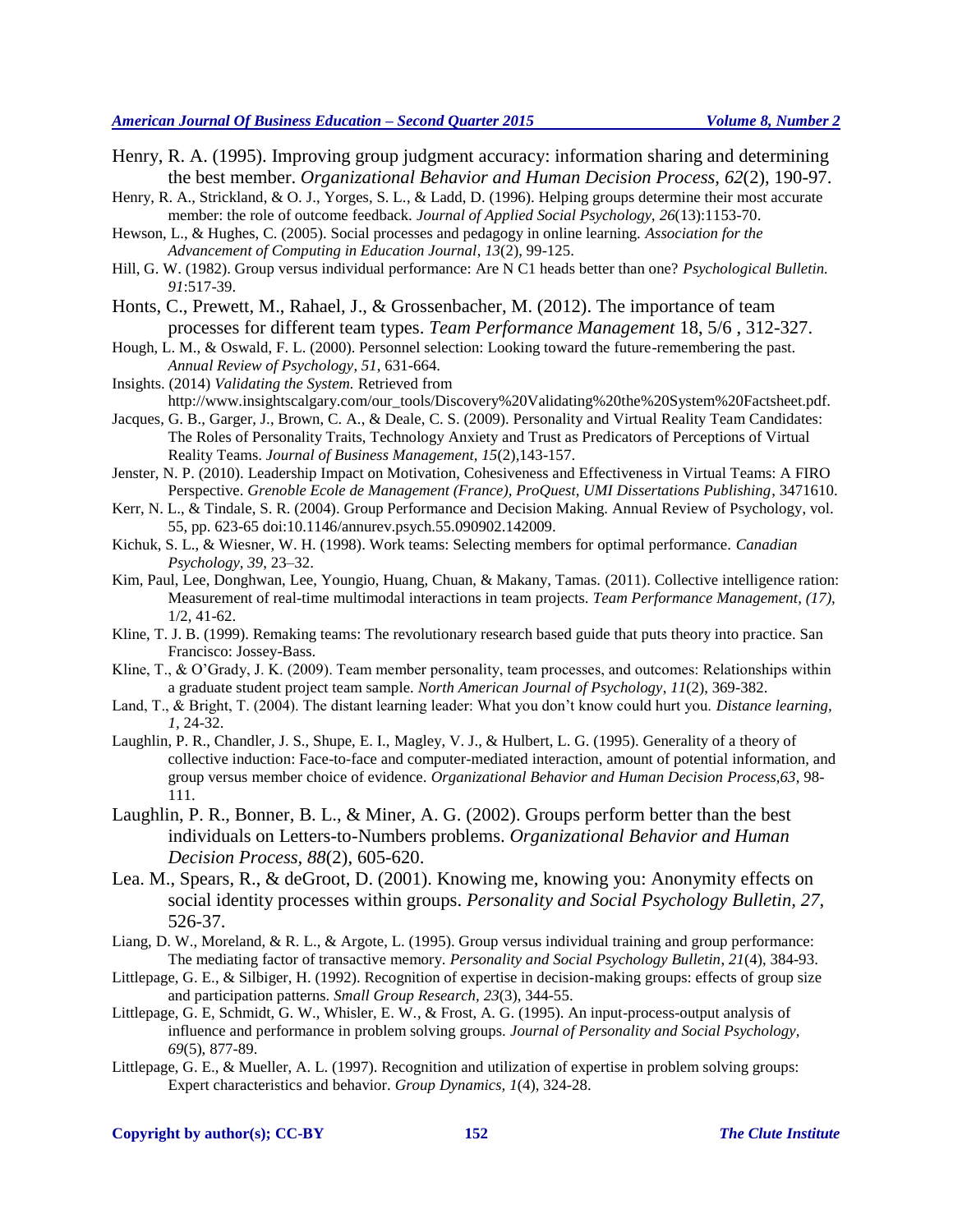- Liu, P. L., & Li, Z. (2012). Task complexity: a review and conceptualization framework. *International Journal of Industrial Ergonomics, 42*, 553-568.
- Liu, X., Magjuka, R. J., & Lee. S. (2008). The effects of cognitive thinking styles, trust, conflict management on online students' learning and virtual team performance. *British Journal of Educational Technology, 39*(5), 829-846.
- MacDonnell, R., O'Neill, T., Kline, T., & Hambley, L. (2009). Bringing group-level personality to the electronic realm; A comparison of face-to-face and virtual contexts. *The Psychologist-Manger Journal 12,*1-24. DOI: 10.1080/10887150802371773.
- McGrath, J. E. (1998). A view of group composition through a group-theoretic lens. In Research on Managing Groups and Teams Volume 1, Eds. M. A. Neale, E. A. Mannix, & D. H. Gruenfeld, 255–272. Stamford, CT: JAI Press Inc.
- McInnerney, J. M., & Roberts, T. S. (2004). Online learning: Social interaction and the creation of a sense of community. *Educational Technology & Society*, *7(*3), 73-81.
- Michaelsen, L. K., Watson, W. E., & Black, R. H. (1989). A realistic test of individual versus group consensus decision making. *Journal of Applied Psychology. 74*, 834-39.
- Mohammed, S., & Angell, L. C. (2003). Personality heterogeneity in teams: Which differences make a difference for team performance? *Small Group Research, 34*, 651–677.
- Moreland, R. L., & Levine, J. M. (1992). Problem identification by groups. In Group Process and Productivity. Eds. S. Worshel, W. Wood & J. A. Simpson , 17-47. New York: Sage.
- Moreland, R. L. (1999). Transactive memory. In Learning Who Knows What in Work Groups and Organizations, Eds. L. Thompson & J. Levine, 3-31. Mahwah, NJ: Erlbaum.
- Moreland, R. L., & Argote, L. A. (2003). Transactive memory in dynamic organizations. In Leading and Managing People in the Dynamic Organization. eds. R. S. Peterson & E. A. Mannix, 135-162, Mahwah, NJ: Erlbaum.
- Mukherjee, D., Lahiri, S., Mukherjee, D., & Billing, T. K. (2012). Leading virtual teams: how do social, cognitive, and behavioral capabilities matter? *Management Decision, 50(*2), 273-290.
- Neuman, G. A., & Wright, J. (1999). Team effectiveness: Beyond skills and cognitive ability. *Journal of Applied Psychology, 84,* 376–389.
- O'Neill, T., & Kline, T. (2008). Personality as a predictor of teamwork: A business simulator study. *North American Journal of Psychology*, *10*(1), 65-78.
- Palloff, R. M, & Pratt, K. (1999). Building learning communities in cyberspace: Effective strategies for the online classroom. San Francisco: Jossey-Bass.
- Peeters, M. G., Van Tuijl, H. M., Rutte, C. G., & Reymen, I. J. (2006). Personality and team performance: A metaanalysis. *European Journal of Personality, 20*(5), 377–396.
- Phadnis, Shardul, & Caplice, Chris. (2013). Global Virtual Teams: How Are They Performing? *Supply Chain Management Review17*(4), 8-9.
- Pinar, T., Zehir, C., Kitapçi, H. ,& Tanriverdi, H. (2014). The Relationships between Leadership Behaviors Team Learning and Performance among the Virtual Team*. International Business Research 7(*.5 ), 68-79.
- Pittinger, D. J. (2005). Cautionary comments regarding the Myers- Briggs Type Indicator. *Consulting Psychology Journal: Practice and Research, 57*(3). 210-221.
- Potter, R. E., & Balthazard, P. A. (2002). Understanding human interaction and performance in the virtual team. *Journal of Information Technology Theory and Application*, *4,* 1-23.
- Rutti, R., Ramsey, I. R., & Li, C. (2012). The role of other orientation in team selection and anticipated performance. *Team Performance Management, 18(*1/2 ),41-58.
- Sniezek, J. A., & Henry, R. A. (1989). Accuracy and confidence in group judgment. *Organizational Behavior and Human Decision Processes. 43*(1), 1-28.
- Spears, R., Lea, M., & Lee, S. (1990). Deindividuation and group polarization in computer mediated communication. *British Journal of Social Psychology. 29*(2), 121-34.
- Straus, M. A., & McGrath J. E. (1994). Does the medium matter? The interaction of task type and technology on group performance and member reactions. *Journal of Applied Psychology*. *79*(1), 87-97.
- Straus, S. G. (1996). Getting a clue: The effects of communication media and information distribution on participation and performance in computer-mediated and face-to-face groups. *Small Group Research*, 27, 115–142.
- Steiner, I. D. (1972).Group Process and Productivity. New York: Academic.

Sternberg, R. J. (1997). The Concept of Intelligence and its Role in Lifelong Learning and Success. *American* 

#### **Copyright by author(s); CC-BY 153** *The Clute Institute*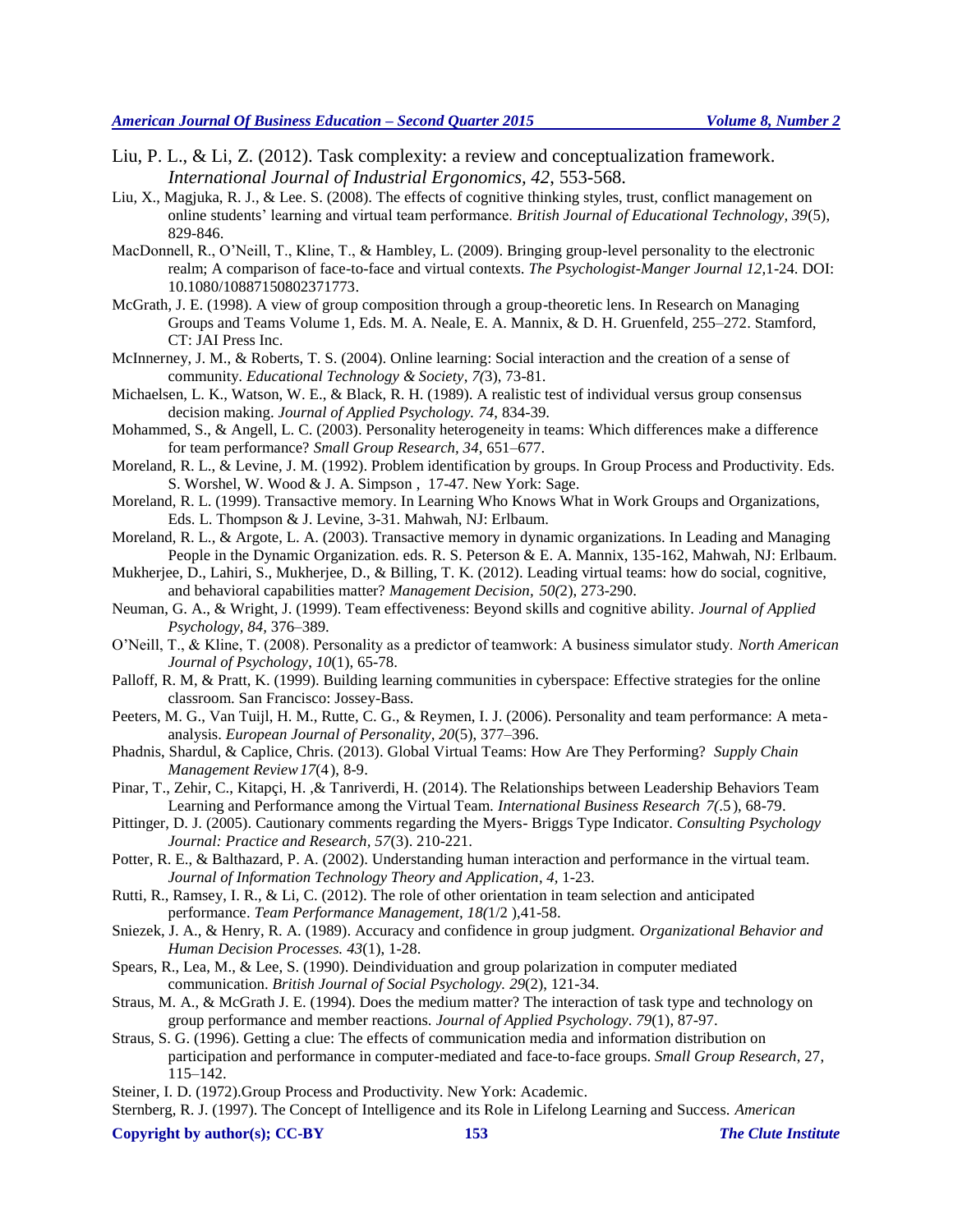*Psychologist*, *52*(10), 1030-1037.

- Taggar, S. (2000). Personality, cognitive ability, and behavior: The antecedents of effective autonomous work teams. Dissertation Abstracts International, 60(9–A).
- Tindale, R. S., & Larson, J. R., Jr. (1992a). Assembly bonus effect or typical group performance: A comment on Michaelsen, Watson, & Black (1989). *Journal of Applied Psychology*. *77*, 102-5.
- Tindale, R. S., & Larson, J. R., Jr. (1992b). It's not how you frame the question, it's how you interpret the results. *Journal of Applied Psychology*. *77*, 109-10.
- Tindale, R. S., & Sheffey, S. (2002). Shared information, cognitive load, and group memory. Group Process. *Intergroup Relations*. 5(1), 5-18.
- Tolcott, M.A., Marvin, F. F., & Lehner, P. E. (1989). Expert Decision Making in Evolving Situations. *IEEE Transactions on Systems, Man, and Cybernetics, 19*(3), 606-615. doi:10.1109/21.31066.
- Topi, H., Valacich, J. S., & Rao, M. T. (2002). The effects of personality and media differences on the performance of dyads addressing a cognitive conflict task. *Small Group Research*, *33*, 667-701.
- van Knippenberg, D., & Schippers, M. C. (2007). Work Group Diversity. *Annual Review of Psychology, 58*, 515-54 doi:10.1146/annurev.psych.58.110405.085546.
- van Viennen, A., & De Dreu, C. (2001). Personality in teams: Its relationship to social cohesion, task cohesion, and team performance. *European Journal of Work and Organizational Psychology, 10*, 97-120.
- Varvel, T., Adams, S. G., Pridie, S. J., & Ulloa, B. C. R. (2004).Team effectiveness and individual Myers-Briggs personality dimensions. *Journal of Management in Engineering, 20*(4), 141-146.10.1061/(ASCE)0742- 97X(2004)20:4(141).
- Yeatts, D. E., & Hyten, C. (1998). High-performing self-managed work teams: A comparison of theory to practice. Thousand Oaks, CA: Sage.
- Williams, E. A., & Castro, S. L. (2010). The effects of teamwork on individual learning and perceptions of team performance: A comparison of face-to-face and online project settings. *Team Performance Management, 16*(3/4), 124-147.
- Workman, M. D., Kahnweiler, W., & Bommer, W. (2003). The Effects of Cognitive Style and Media on Commitment to Telework and Virtual Teams. *Journal of Vocational Behavior, 63,* 199-219.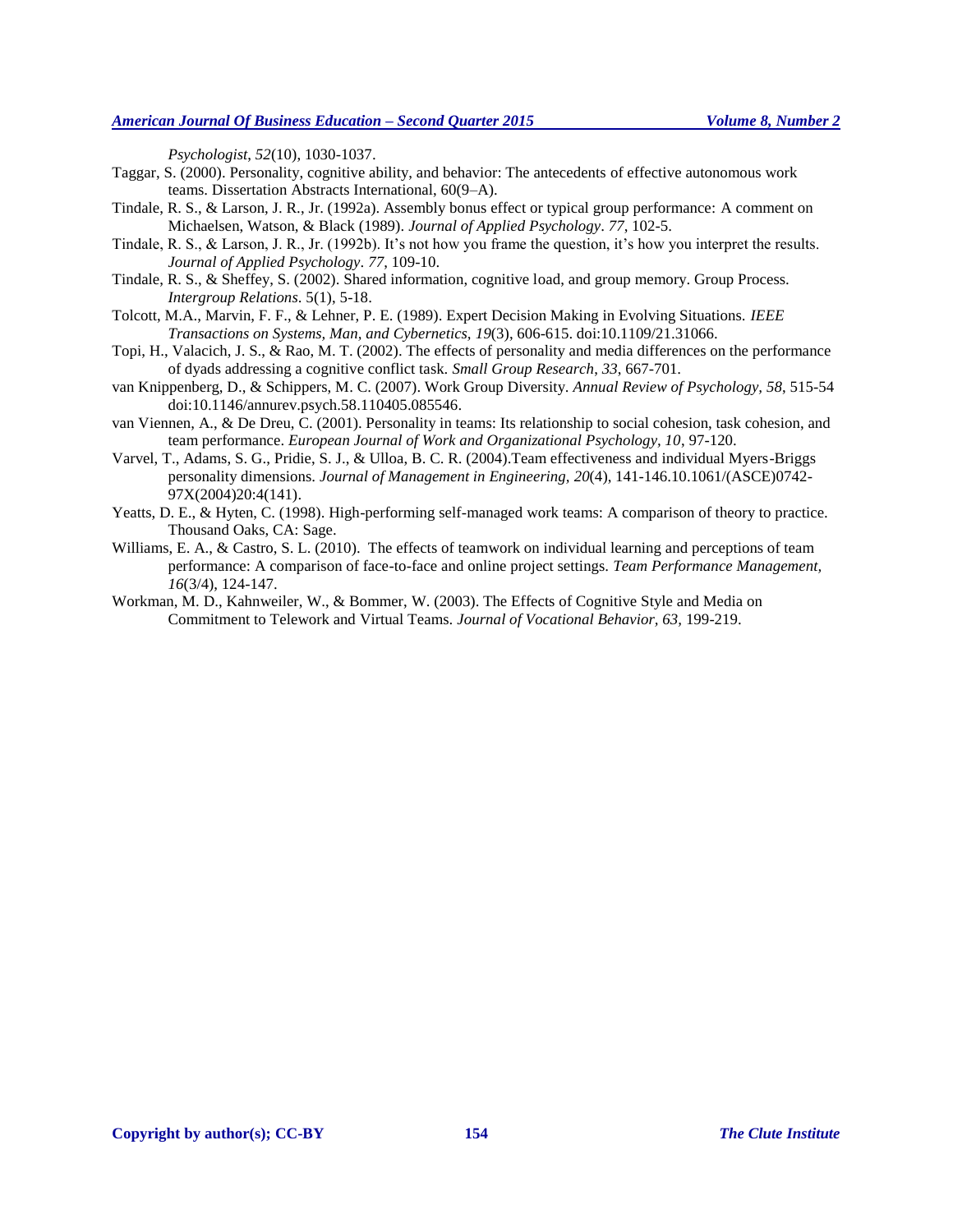# **APPENDIX A**

## **Team Memo Assignment**

Taken directly from the proprietary online MBA course used in the study.

Team Memo for 30 points

Use your Team Discussion Board to introduce each team member and to exchange information about particular strengths, fields of study, and work experience. Your Team Discussion Board can be accessed from the Team Area Unit (below Unit 6).

Your team should then collaboratively pull this information together into a memo addressed to the instructor and the class (approximately 500-600 words), introducing your team and reviewing your team strengths and challenges. Include an assessment of your team style using Insights information. Post the memo to the main threaded discussion titled Team Memo Discussion.

Use this area to post the completed memo with all of your team information. Make sure to include team introductions, team strengths and challenges, and an assessment of your team style by using the Insights information.

To the left is an image of an Insights Wheel. You may find the Insights Wheel helpful for creating effective teams throughout your graduate program. Click here for a downloadable copy of the Insights Wheel.

Team assignment information is available on the Main Threaded Discussion in Unit 2 labeled Team Discussion, and your team has a private Team Threaded Discussion area under Team Area. You will use this team throughout the course and this private area for other collaborations.

Make sure to post the completed memo to the Unit 2 Team Discussion Thread by Sunday evening.

Team Tools:

- Your team also has a team-specific area in Doc Sharing, an email group list, and a private synchronous chat area, if you choose to use them.
- Teams sometimes use an instant-messaging service, such as AIM or chat.
- Part of your simulation grade is based on team participation. Setting up a specific time each week to check in may be helpful.

The final grade was determined by how well the Team Memo met the grading criteria and individual participation in the team assignment based on Team DB posts.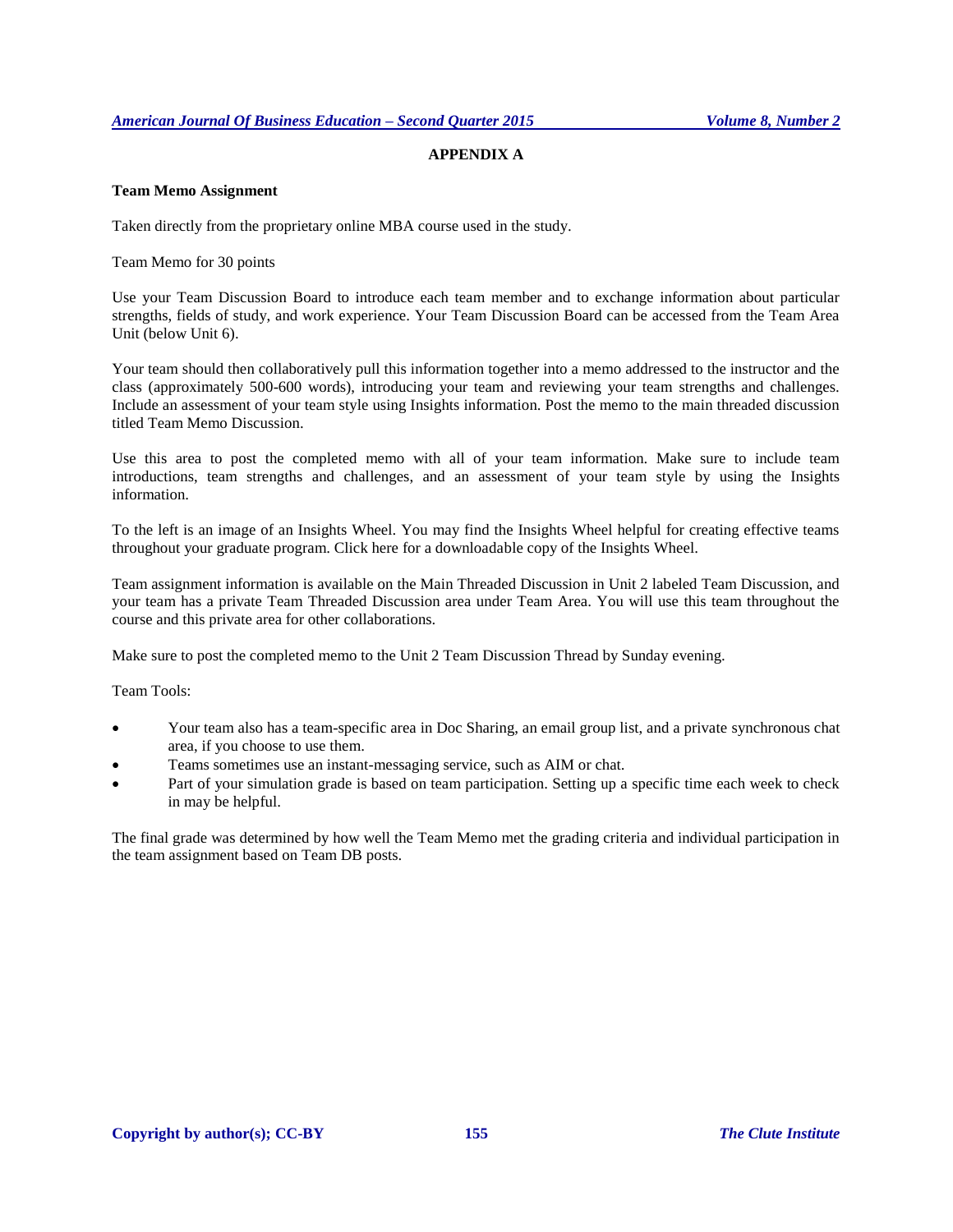# **APPENDIX B**

## **Unit 5**

Taken directly from the proprietary online MBA course used in the study. The Marketplace Simulation used in the course is from Marketplace Live, [http://www.marketplace-simulation.com/.](http://www.marketplace-simulation.com/) The following Marketplace Simulation Student Instructions and Executive briefings are taken from the course and provided by Marketplace Live.

The U5 Team Project is the completion of a Market Simulation that runs throughout the term. The Simulation has 4 quarters. The team's final performance at the end of U5 in the fourth quarter determines the team score for this assignment. Each individual's U5 Team Project score is based on peer evaluations and the team's success in the business simulation. At the end of simulation there is a "Cumulative Balanced Scorecard" for each team based on their simulation performance (Total Demand, Stock Outs, Emergency Loan, Bankruptcy, Net Income, Ending Cash Flow, Retained Earnings, Balanced Scorecard). Points for the team project are awarded by ranked finish. The team with the highest Cumulative Balanced Scorecard is awarded 75 points, second 68, third, 64, and fourth 60. 75 points are also awarded for involvement based on peer reviews and time logged into the simulation. A perfect score would be 150 points.

What follows are the student directions. The Executive Briefings are the directions that the faculty member provides for each learner group at the start of the quarter.

## *Marketplace Simulation Student Instructions*

## Student sign up:

What you need: The Game ID and your "team" number from your professor. You are a team of one for this simulation. You will have an Advisory Board to work with. You will receive your student license number prior to beginning your Unit 2 assignments. The license number will be emailed to your student.kaplan.edu email address.

#### Executive Briefings with Students

In ground-based simulations, faculty meets with each student for a reflective briefing. It is important to incorporate this personal touch into our simulation experience. This personal touch is very rewarding. It is nice to see the students develop. You start to take a personal interest in each student, and the students love it.

#### Executive Briefing for Q1

This is a very interesting quarter for the students. They have almost 2,000,000 in their pockets and a sense that anything is possible. And, they are right. However, they have to start making choices that will affect them for the rest of the exercise.

The most important decision the students have to make in Quarter 1 is their initial strategic direction. They will have several opportunities to change this direction, but there is a tendency to stay with their first strategy throughout the game.

There are many strategies that the students can formulate. Fortunately, most of them can be successful if pursued smartly and aggressively. Thus, the big worry is not which of the many directions to take, but the rationale for taking any direction. Have the students thought through their options and considered the major implications and tradeoffs of each choice? Do they have a vision for how their firm will successfully compete in the marketplace? Most of the major strategic choices are highlighted in the strategic direction area within the software.

During your Quarter 1 executive briefing, probe to make sure the students have considered the following factors in their decision: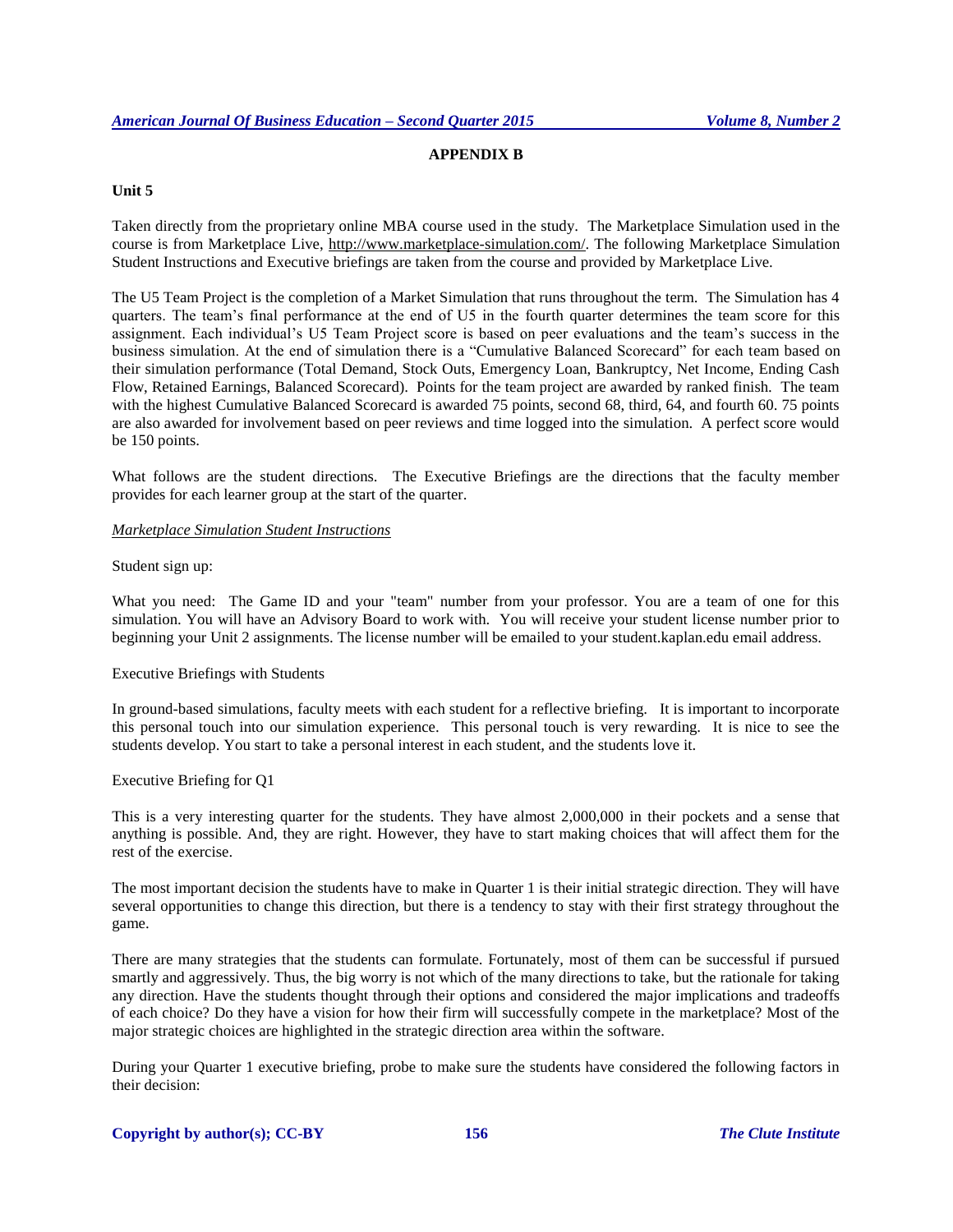- 1. Size of market for each market segment. Workhorse segment is the largest in terms of numbers. The Mercedes segment looks like a good size segment but this is deceiving because it is very difficult to satisfy their needs until the firm can offer several new R&D features in Quarter 5. The Traveler segment is moderate in size.
- 2. Profit potential of each market. Workhorse segment offers the greatest profit potential because it will typically result in large production runs, which drive down production cost, thus improving gross margins. The Mercedes would appear to have attractive profit margins, but the sales volumes are fairly small in the early quarters, thus production costs are very high. The Mercedes segment will not be profitable until new R&D goes on the market in Q5 or later. The Traveler segment is also volume sensitive, but not as bad as Mercedes. This segment should be paired with a large volume segment in order to drive down production costs, thus improving gross margins.
- 3. Size of geographic markets. The largest markets will generate the largest amount of demand, all other things being equal.
- 4. Propensity of competitors to enter the market. The largest geographic markets and the Workhorse segment will attract the largest number of competitors. Since this is not hard for the students to forecast, some teams will avoid these markets. You might point out to these teams that competition is not always bad. Each additional competitor brings more attention to the product category and can actually improve overall demand. To be the only competitor in a geographic market or segment, can be bad news. There is a threshold of marketing that must be done to generate interest in the product. One competitor may not be able to stimulate the market sufficiently to make a good profit.
- 5. Cost to enter the market. The biggest geographic markets will cost the most to enter, but they have the biggest market demand. The small markets might be cheap, but they may not bring in enough demand to drive production costs down to the point that it is profitable. Small markets can be profitable if added to large markets. The large markets are needed to bring production costs down.
- 6. Cost to compete. The high-end of the market (Mercedes and Travelers) are expensive to serve. They require more expensive components and R&D. The market will favor teams that can deliver superior performance. It will be unmerciful to those that try to get by with minimum technology.

## Executive Briefing for Q2

This will be the toughest quarter for the students. They have to make a lot of difficult decisions with very little information. The anxiety level should be at its peak. You need to be encouraging, cautious and demanding. Encourage the students to try different ideas, to experiment with different advertisements, prices, manufacturing settings. They can learn a great deal from the market.

Encourage the students to be cautious. The students should use Quarter 2 to learn what the market wants and then use this knowledge in Quarter 3 to more aggressively pursue their objectives. They should walk before they try to run. They will be much smarter in Quarter 3 than they are in Quarter 2. They will learn what customers really like and do not like. They will learn how to run a factory, how to coordinate a broad set of marketing tactics and how to project cash flows. They will discover what their competition is trying to do and be able to take advantage of their weaknesses and defend against their strengths.

## Executive Briefing for Quarter 3

The focus this quarter is on skillful adjustment. Each team needs to carefully study the available data, determine what needs fixing and what has gone well for the firm. Spend time on the problem areas. Make sure they understand the cause of the problem and the options for improving the situation. They can learn a great deal from the market data. They should not hesitate to copy a good idea.

This quarter might require some morale building. Firms with sizeable emergency loans (over 500,000) and large negative losses (over 800,000 minus) might be down in the spirits. They need to be pumped up, not artificially but through better decisions. Help them see how they can improve. If they know exactly what the problem was (i.e., low brand judgment, few sales people, etc.), their demand and fortunes should improve.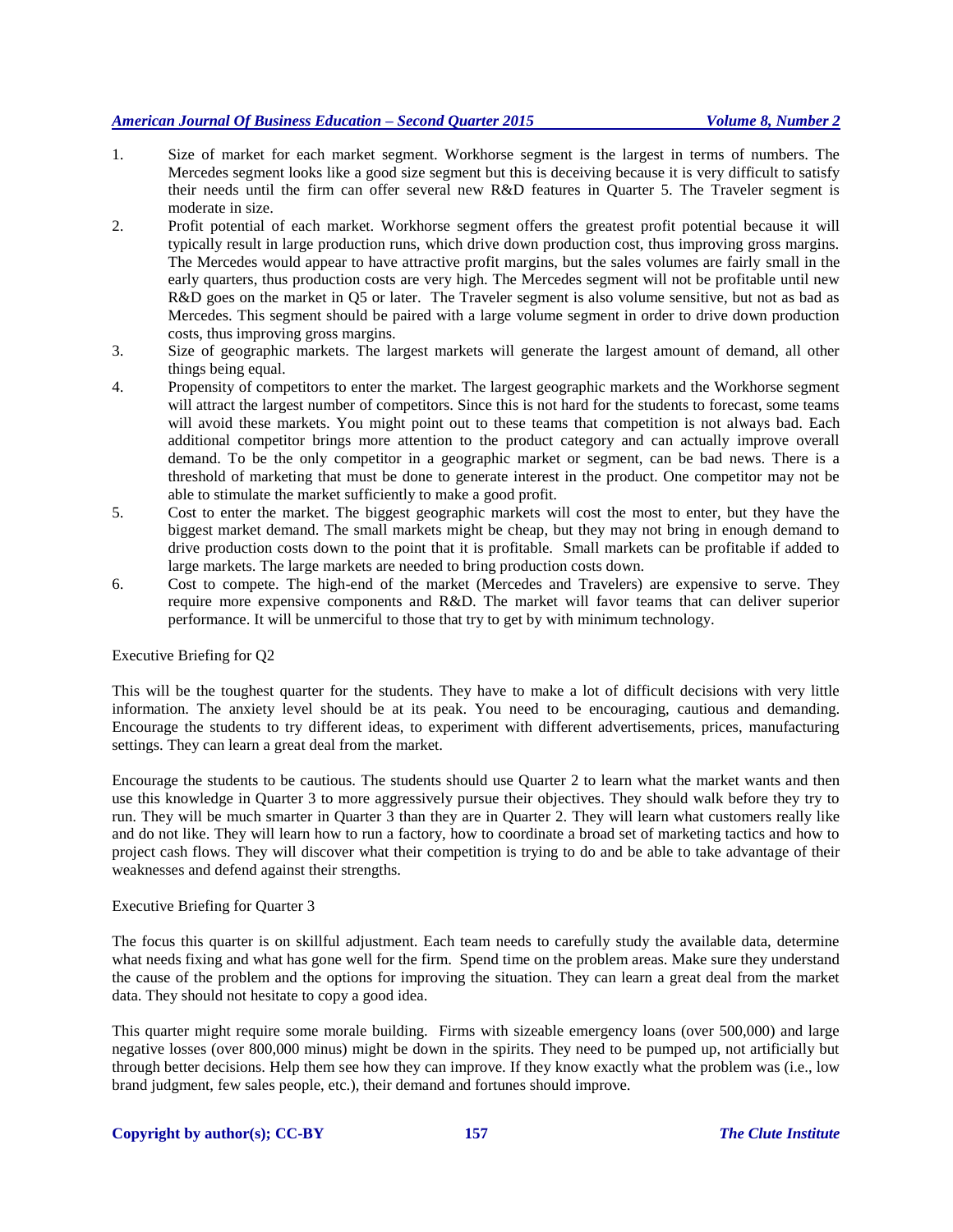Executive Briefing for Quarter 4

Activities and Guidelines on How to Review Tactical Plans and Pro Forma Statements for the Business Plan

Quarter 4 is the most difficult decision period for the teams. The teams must analyze the results of Quarter 3, make Quarter 4 decisions and prepare a detailed business plan. For this reason, the students should be given 2 weeks to complete Quarter 4 and prepare and present their business plan. They should have one week for Q4 and one week for the business plan.

Here is a suggested sequence of activities for Quarter 4 and the Business Plan.

- 1. The teams should analyze Quarter 3 results and complete Quarter 4 in the normal manner.
- 2. The teams should meet with you as the teams would normally regard Quarter 4 and their analysis and decisions.
- 3. Within a couple of days of completing Q4, the teams should complete the tactical plan and pro forma financial statements through Q6 and submit these to you for review. The tactical plan and pro formas can be reviewed within the team's software or on paper.
- 4. You should provide feedback on the quality of the planned tactics and pro forma projections. The revised tactical plan and the pro forma financial statements should be turned in with the business plan.
- 5. The teams should prepare the final Power Point presentation and submit it to you for review a couple of days before the final presentation.
- 6. You should provide feedback on the quality of the Power Point presentation.
- 7. The teams should practice the presentation and question and answer secession.
- 8. Each team is given 15 to 20 minutes to present and up to 20 minutes for Q and A.
- 9. Everyone on the team must participate in the presentation.

Executive Briefings for Q5

Q5 is a relatively quiet quarter for most teams. They have a plan and they are executing it. Most will feel good about the future and are feeling good about having worked through and presented a rather difficult business plan. Thus, there tends to be few serious problems at this time. They will show up in Q6.

Expect one in eight firms to go bankrupt in Q5. One in three will have emergency loans. Here are a few things to watch for that may cause emergency loans and bankruptcies in Q6.

First, teams that have not done any R&D will face competitors with better brands. Unless they are competing on price with many distribution outlets, they will lose market share and will probably not make their forecasted numbers.

If a team has no R&D in progress, I strongly suggest that they begin an R&D program or find someone from whom they can license technology for Q6. Licensing is especially attractive for a team that is low on equity.

Second, there are aggressive teams out there developing their sales outlets. Very conservative teams will be surprised by the jump in demand for some of their competitors. Unless a firm is expanding sales outlets, it is falling behind the competition. You might push them on this point.

Third, the students will be introducing new brands into the market with new technology. There will be a tendency to drop the older brands in favor of the new ones. There is an opportunity here to use the older brands and compete on price and use the new brands to compete on value, at a higher price. If they only have high-priced brands, they will strangle their demand because their price image could be too high for the market. They need some balance. And, if they discontinue advertising for these older brands, they can save money and add to the margin or the ability to drop price. Effectively, they can take advantage of the loyalty built up over the prior quarters.

I like to advise teams to offer multiple brands to each segment. It is a good idea to have a good, better and best brand.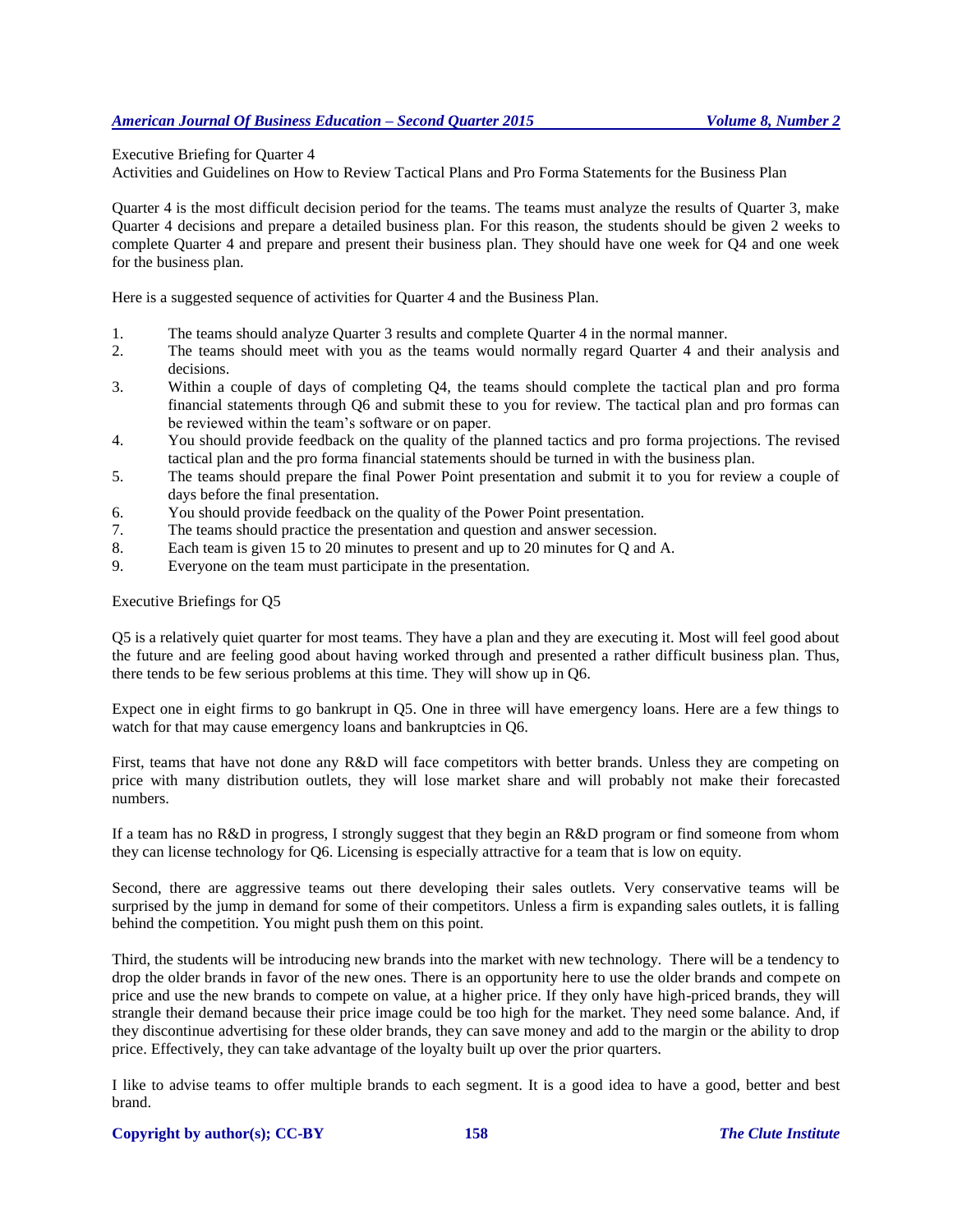Q6 Executive Briefing - Helping weak teams

Quarter 5 can be disastrous. One out of eight teams will have gone bankrupt in Quarter 5 and one in three may have emergency loans.

I would not worry too much about emergency loans. Most teams will recover from this minor setback. Bankruptcy is more serious.

Bankruptcy can occur among good teams because they have overspent on R&D, new sales outlets and new factory capacity. However, these teams will most likely pull out of bankruptcy. Most of what they have done will create more demand which will drive down production costs and improve gross and net margins. As long as they do not become too timid in Quarter 6, they will do fine.

In the case of weak teams, they are typically surprised by the strong teams that have introduced brands with better R&D features, more advertising and more sales outlets. When strong competition is combined with a weak market, revenues will be down which will send profit margins deep into the red.